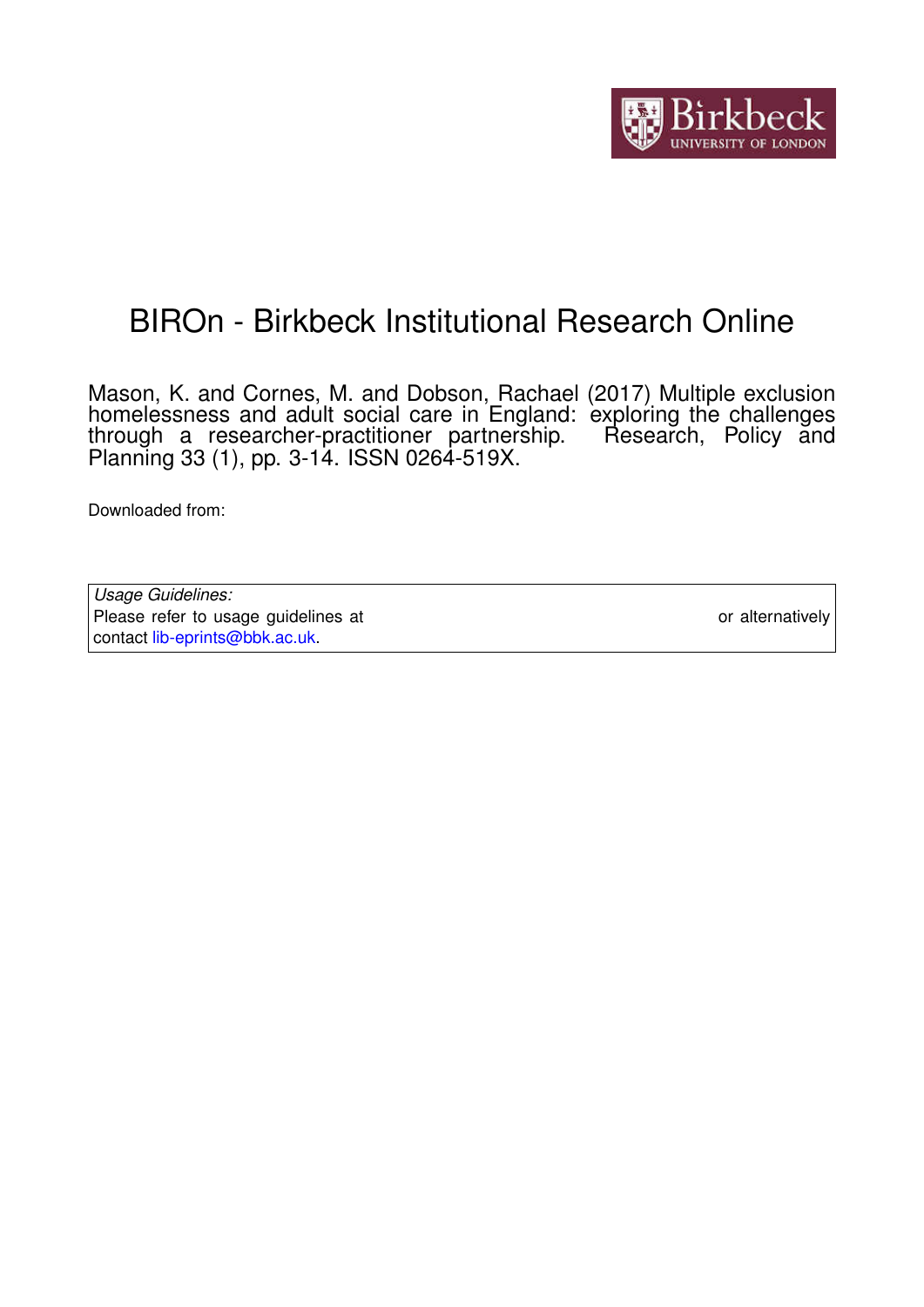# **Multiple Exclusion Homelessness and Adult Social Care in England: Exploring the Challenges through a Researcher-Practitioner Partnership**

#### **Abstract**

This paper describes the early progress that is being made to implement the Care Act 2014 in England with regard to the care and support needs of people who are homeless. It outlines exploratory discussions that were generated through a series of interprofessional 'community of practice' meetings. These meetings highlighted practice challenges and emerging strategies to overcome them, from the perspective of both local authority social workers and homelessness practitioners. Three main themes emerged and we discuss these under context-related headings: (i) legal change, (ii) homelessness and (iii) the local authority as an organisation. In summary, homelessness practitioners spoke about efforts to become legally literate in order to support people who are homeless to access adult social care. They reported that they often encountered barriers or fragmented responses. Statutory social workers spoke about encountering homelessness as an atypical form of vulnerability and grappling with how their needs relate to the new eligibility framework alongside significant budgetary pressure. The findings link strongly with theoretical strands around the nature of legal literacy, constructions of vulnerability and the impact of austerity on 'street-level bureaucracies'.

**Keywords** – Homelessness, social work, Care Act 2014, community of practice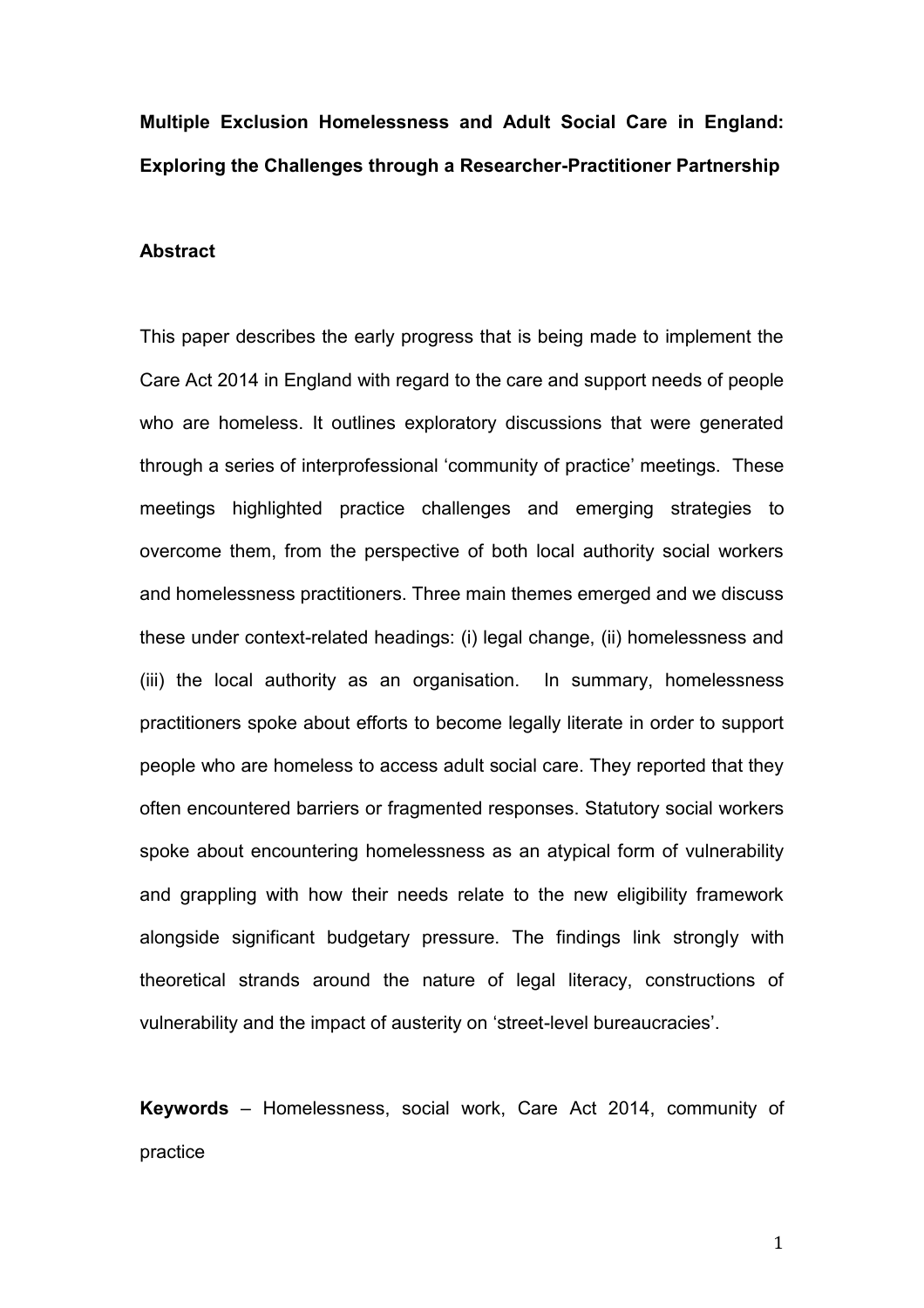# **Background**

'Multiple Exclusion Homelessness' (MEH) describes how the experience of homelessness often overlaps with other areas of extreme marginalisation including early childhood trauma, experiences of the care and criminal justice system and 'street activity' involvement (Fitzpatrick et al, 2011; McDonagh, 2011). MEH is characterised by 'tri-morbidity' and is associated with impairments which arise from the combination of mental ill health, physical ill health and drug or alcohol misuse. It is an independent risk factor for premature mortality, with the average age of death of a long-term homeless person being between 40-47 years (Medcalf and Russell, 2014). Because of this underlying complexity, addressing MEH requires a shift in focus from 'rooflessness' towards a more appropriate health and welfare-oriented iteration (Maseele et al, 2013). However, evidence suggests this is yet to be achieved in practice with a number of studies highlighting the particular difficulties facing homeless people in accessing more personalised support through adult social care (Cornes et al. 2011; Cameron et al, 2015).

A key objective of the Care Act, 2014 which was implemented in England from April 2015, is to make the law fair and consistent by removing the anomalies, which treat particular groups of people differently (Department of Health, 2013). In their review of these changes, Cornes et al. (2016) argue the Care Act is potentially 'good news' for people experiencing homelessness. First, the Care Act 2014 removes reference to 'eligible' and 'ineligible groups'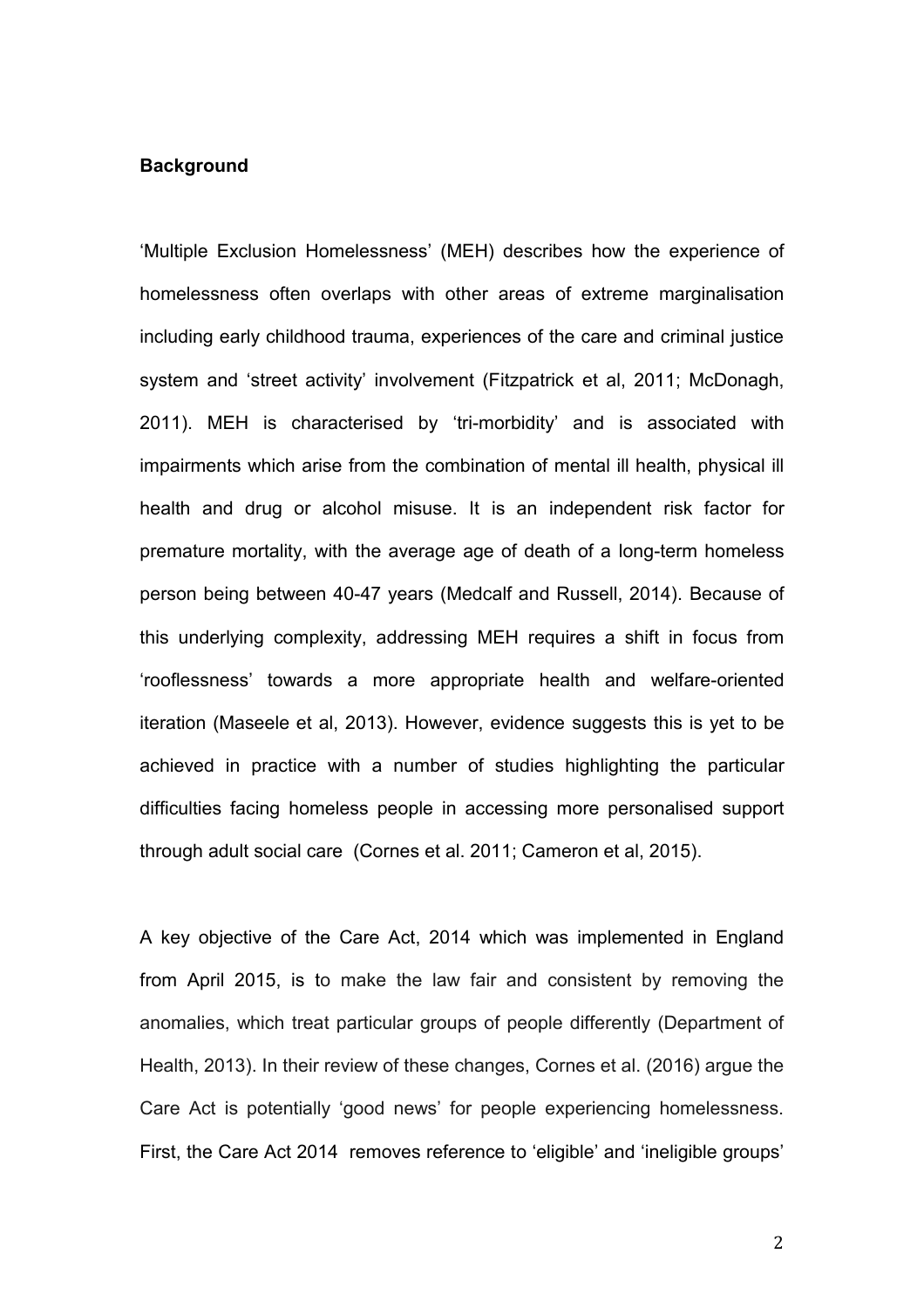so that any adult with any level of need will have a right to an assessment. This means that certain vulnerable adults (including 'homeless people') who were previously excluded on the grounds that they did not come within a certain user group defined in legislation, will in future be included. Second, the new eligibility regulations are also potentially more inclusive of the needs of people who are homeless as they do not prioritise outcomes linked to physical assistance (e.g help with washing and dressing) over and above those for social inclusion. Third, the Care Act 2014 simplifies the rules for how the local authorities will determine 'ordinary residence' which is welcome considering that transience and mobility across geographical patches is often associated with homelessness. More recently, emerging case law (SG v Haringey [2016]) has also shown a requirement to consider if care and support needs are accommodation-related, in other words, contingent on the environment in which they occur.

Taken together, these changes do not necessarily mean that the Care Act 2014 contains a 'new deal' for homeless people, but that it may help clarify some of the 'grey areas' which led to inadequate responses from adult social care in the past. Furthermore, the extent to which the Care Act 2014 will be implemented in the spirit of the legislation is contingent on a number of other factors. First, in times of austerity there are questions as to the capacity of social workers to absorb the increased workload, especially with regard to the new duty to assess. Second, there is uncertainty surrounding the end of the Supporting People Programme. This provided ring-fenced grant funding for 'housing related support' and was the main funding source for homeless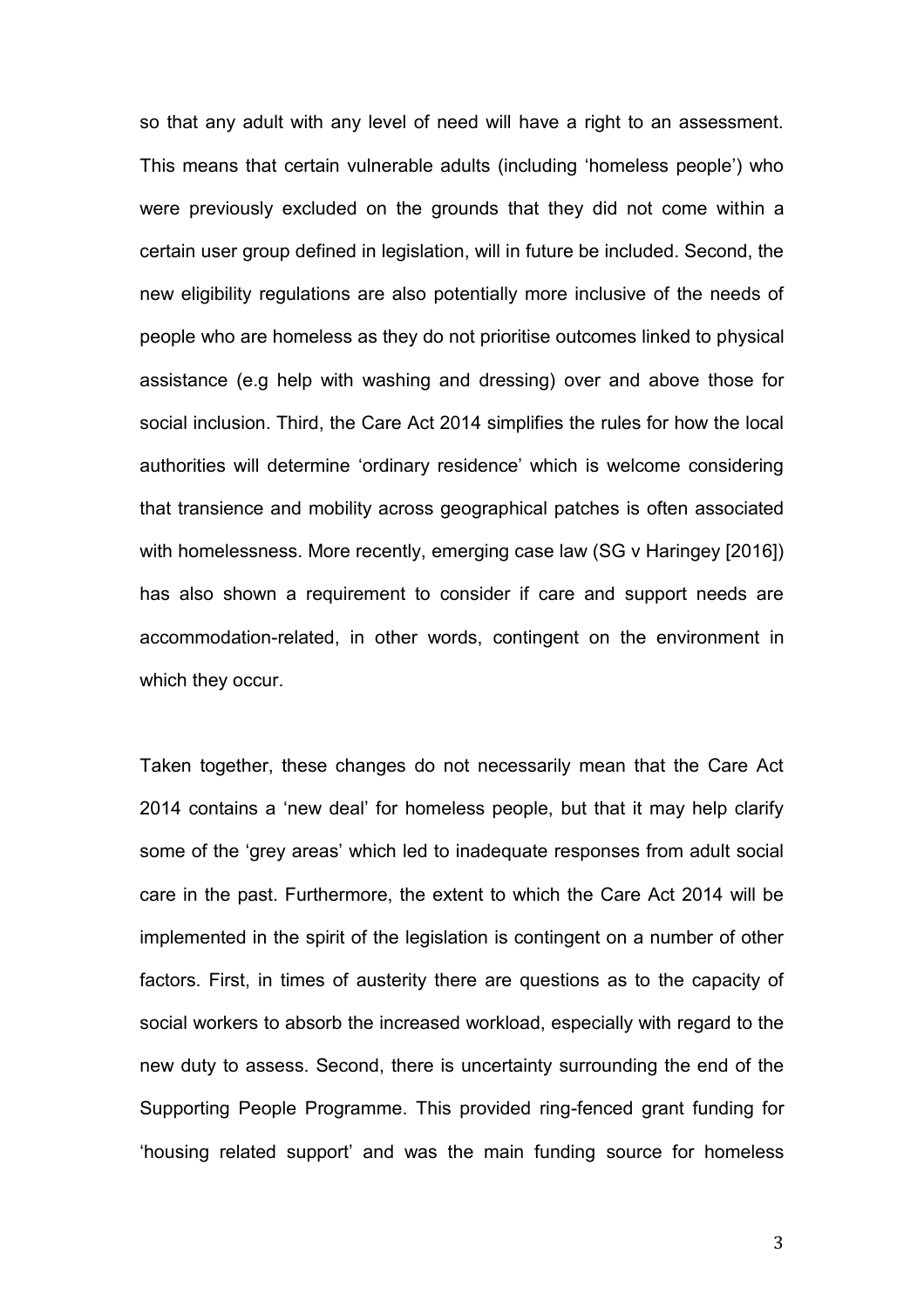organisations. In order to fill this funding gap, homeless organisations may start to advocate more strongly for 'personal budgets' (cash for care) on behalf of their clients. This could in turn lead to increased budgetary pressures on already overstretched local authorities and tighter gate keeping of resources at the front line (Cornes et al. 2016)

In this paper we report on a series of four 'community of practice' meetings which were designed to explore how the Care Act 2014 is being implemented in the 'street-level bureaucracies' which underpin the organisation and delivery of care and support for people experiencing MEH. The meetings were held across 2016 and 2017 and brought together local authority social workers and homelessness practitioners from across England. The meetings were convened by academics from different universities who wanted to build a network of interest in order to scope future research in this area. The scoping exercise was funded in part by seed funding from one of the participating universities.

In the discussion that follows, we situate the views of local authority social workers and homelessness practitioners alongside each other to highlight the interprofessional challenges and opportunities that are emerging. Indeed, an unanticipated benefit of the 'researcher-practitioner' partnership was that it led to some immediate 'practice development' as practitioners and researchers exchanged knowledge and shared their resources and ideas. This confirms the potential of 'communities of practice' as both spaces for collegiate reflection and action.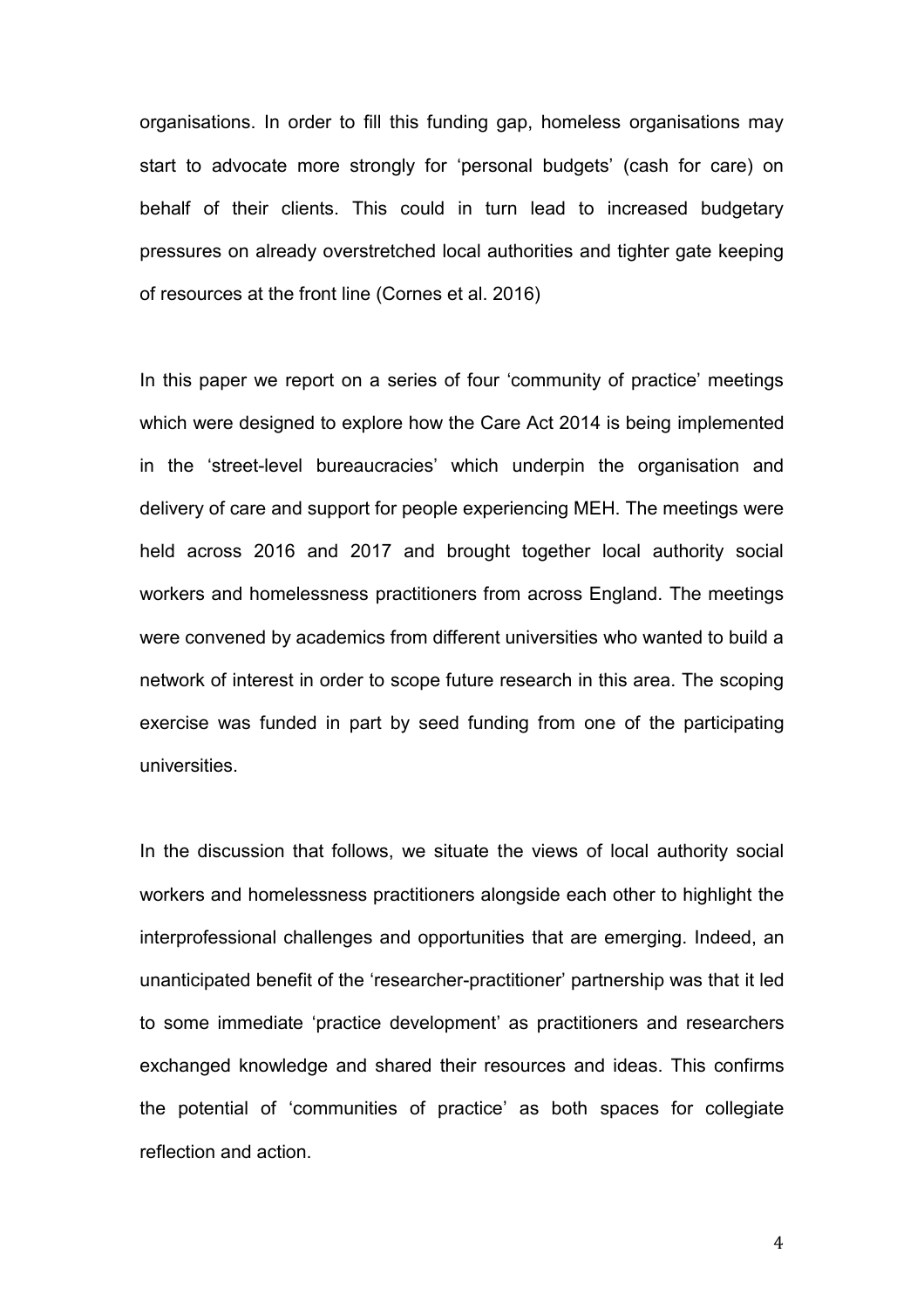#### **Method**

To bring academic and front-line practitioners together in a safe and constructive environment we drew upon 'community of practice' methodology, emphasising the important connections between research and practice (Fouche, 2016). 'Communities of practice' bring together people who share an interest or concern about a topic and seek to extend their knowledge through interacting together (Wenger, 2002). They have already been used to work through practice challenges associated with multiple exclusion homelessness (Clark et al., 2015; Cornes et al., 2013).

In the early stages of developing the 'community of practice', we asked a number of homeless organisations to identify frontline practitioners with an interest in homelessness and adult social care. This recruitment strategy was then extended into statutory adult social care, using the professional networks of the participating academics. This enabled us to make contact with a number of local authority social workers with direct experience of working with people who are homeless and who were interested in developing their knowledge and understanding. We set up four 'community of practice' meetings to explore the most salient issues arising in practice. This comprised 12 hours of discussion and debate. These sessions were attended by 4 academic research practitioners, 18 local authority social workers from 3 English local authorities (2 in London, 1 in the West Midlands) and 16 homelessness practitioners from 8 homelessness organisations (4 from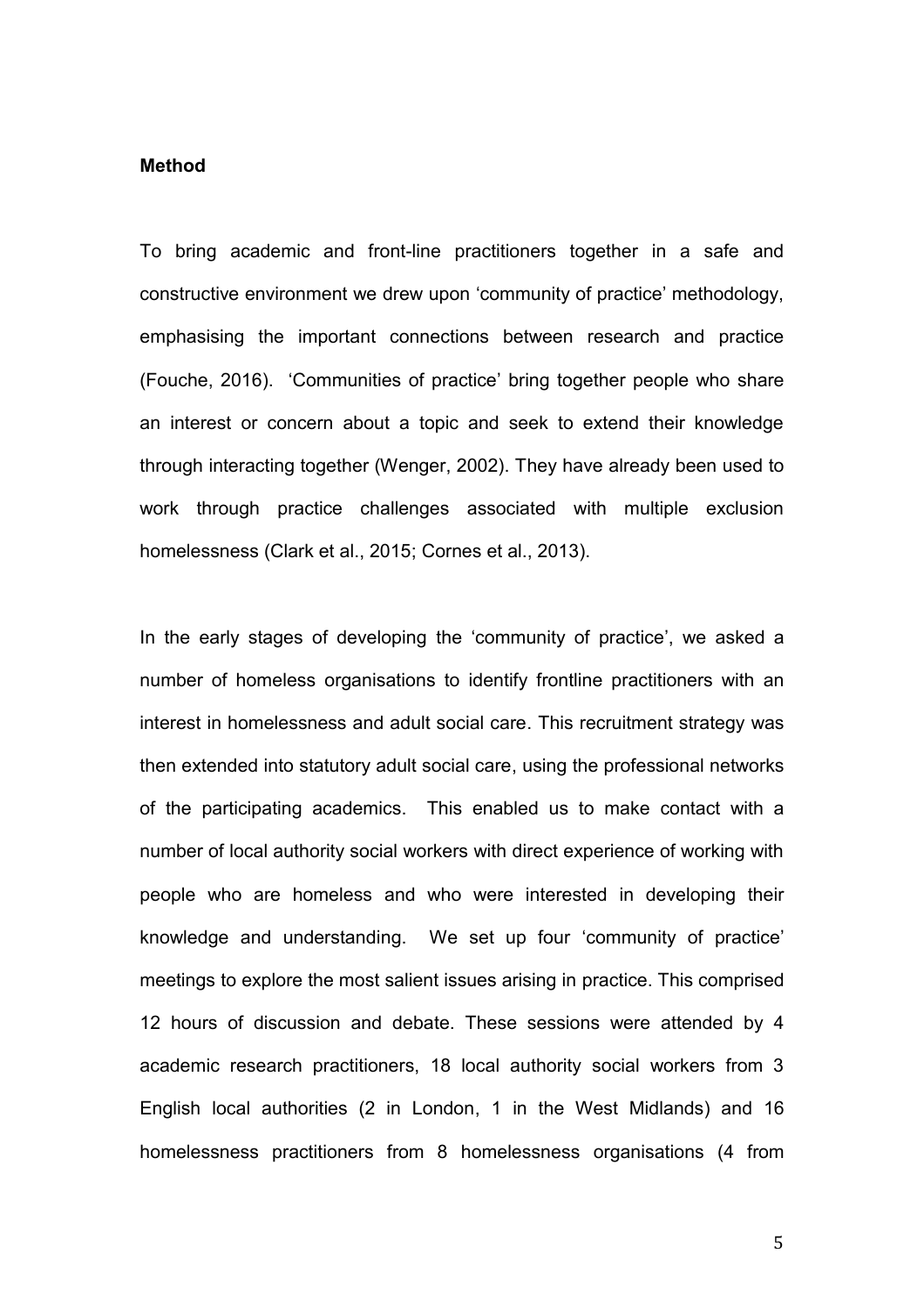London, 1 in the South West, 1 from the West Midlands and 2 from the North of England). Homeless organisations included voluntary sector day centres, outreach programmes, specialist hospital discharge schemes and social enterprises. The consent of participants to report on the meetings was secured at the outset.

Detailed notes were taken at each meeting and these notes were then read and analysed, adopting a thematic approach. This involved identifying recurrent themes within and across participants' comments, as well as in their interactions with one another (Attride-Stirling, 2001). The focus was on identifying commonalities in practitioners' experiences of negotiating tensions in and beyond their institutional settings, as they related to the implementation of the Care Act, 2014. Emerging themes from the study groups were shared with participants for comment and review.

The main limitation of this paper is that the findings are not based on empirical research. However, as Care Act 2014 implementation is still in its infancy, with little published research available, we thought these discussions would be of interest to other stakeholders and researchers keen to begin scoping this new field of collaborative practice.

#### **Findings**

A number of recurring themes emerged from the 'community of practice' discussions with local authority social workers and voluntary sector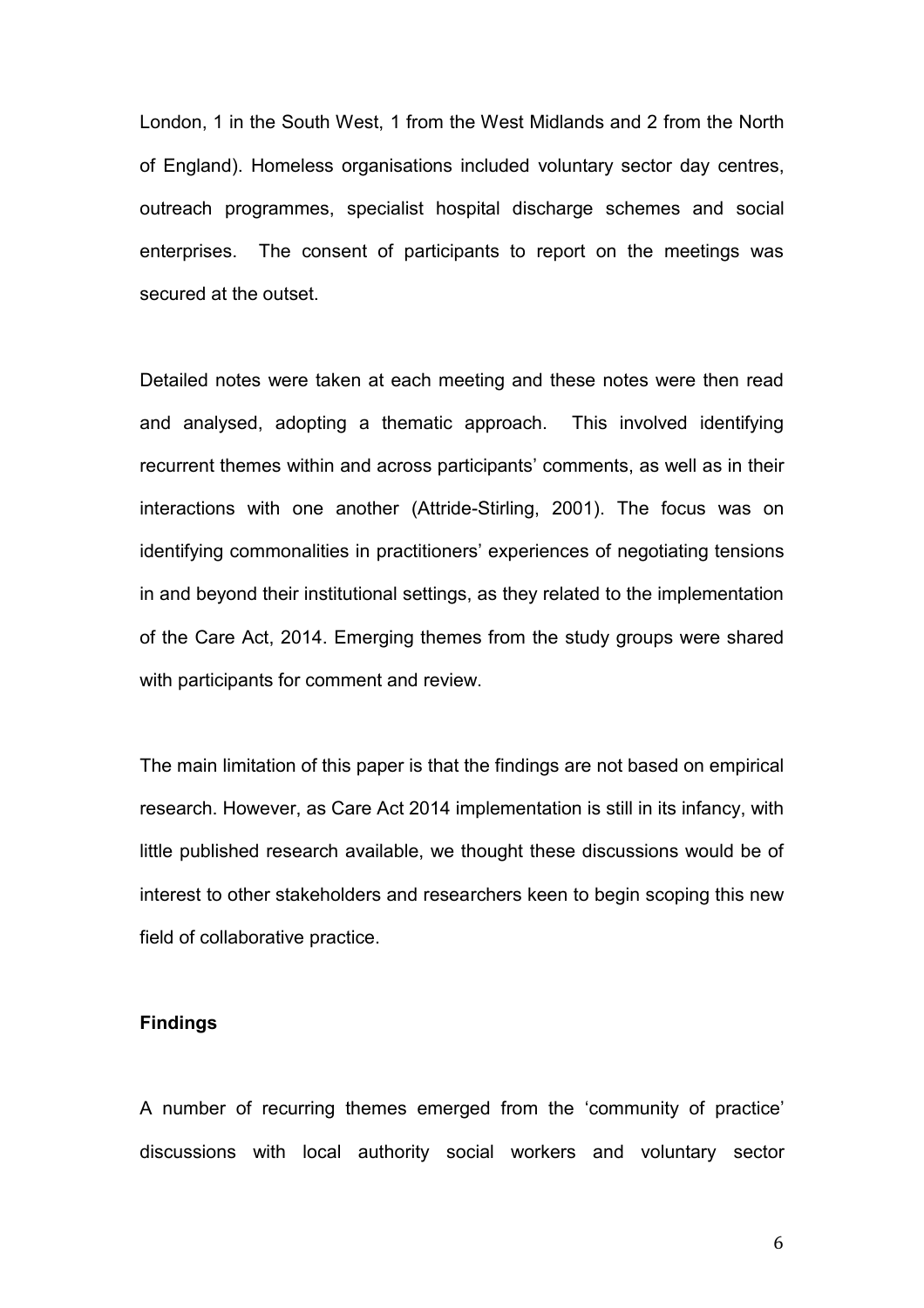homelessness practitioners. The findings can be grouped under three key contextual areas: (i) legal change, (ii) homelessness and (iii) the local authority as an organisation.

#### **The Context of Legal Change**

#### *A) The Homelessness Practitioners' Perspective*

The Care Act 2014 and accompanying statutory guidance (Department of Health, 2016; 2017) were central to the 'community of practice' discussions. Homelessness practitioners reported frustration and powerlessness when making referrals and navigating adult social care systems. They attributed this to a lack of knowledge and formal training about the Act as well as being unclear about the remit of local authority social workers. Yet this group also discussed innovative ways of taking responsibility for their learning, while citing examples of using the Act to advance homeless people's needs. Homelessness practitioners outlined two key ways in which they did this.

First, homelessness practitioners spoke about harnessing the language and terminology of the Care Act, 2014 to optimise the likelihood of their referrals being accepted by statutory adult social care. One participant reflected that their referrals had previously focused on narratives of vulnerability and difficult life circumstances to construct need, likening their referrals to 'an EastEnders storyline' (referring to the UK soap opera). When they mapped this 'storyline' to the Care Act's terminology regarding eligibility outcomes and aspects of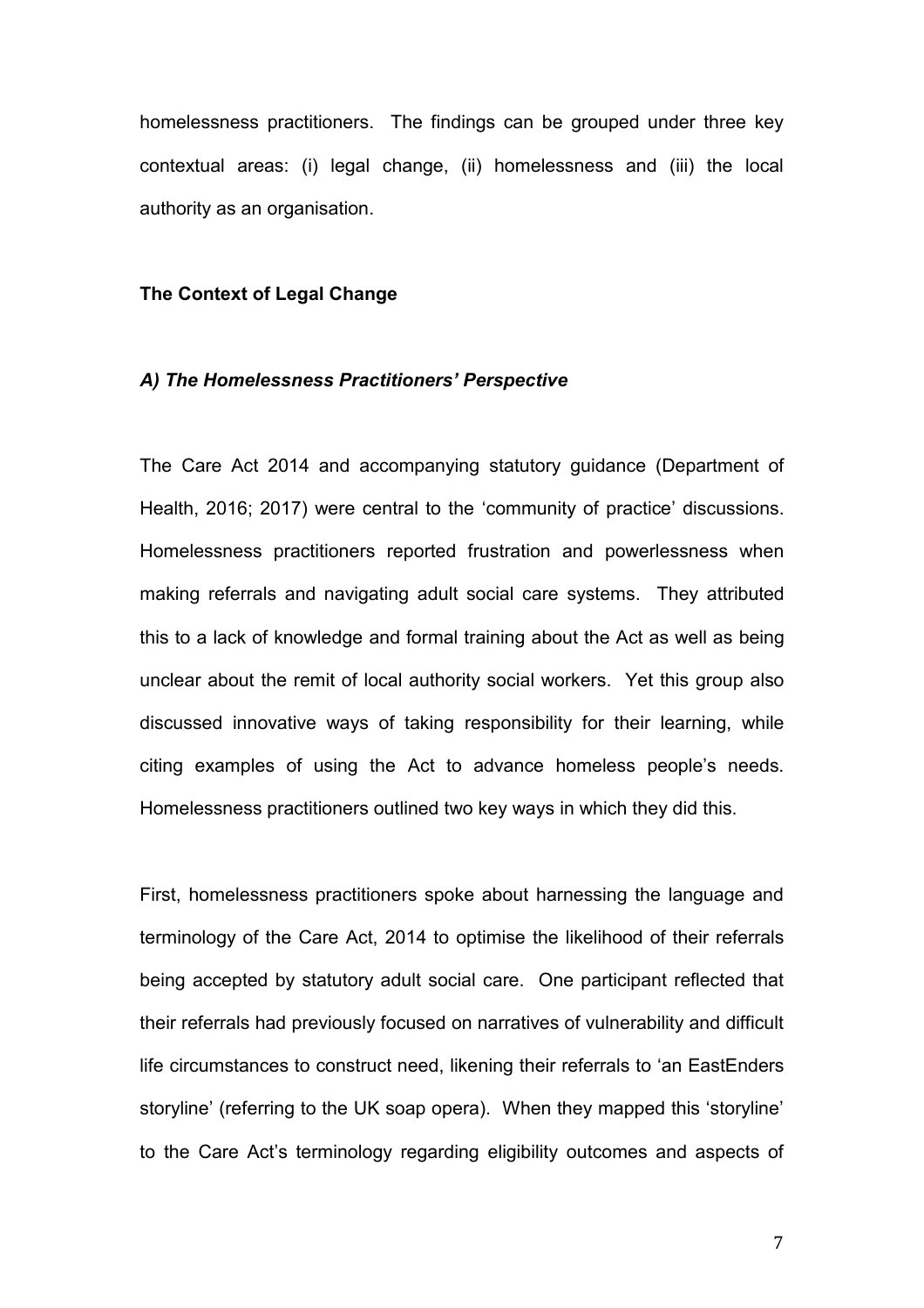wellbeing, they found that they recorded fewer referrals that did not result in an assessment from adult social care. To build on this success, one participant described how he had designed a 'toolkit' (Ornelas and Meakin, 2016). This was designed to guide practitioners and service users through the relevant elements of the Act, with a particular focus on how to work with the new eligibility regulations. It was felt that the 'tool kit' helped staff to better frame their advocacy and articulate care and support needs with greater structure and clarity, thus improving communication with adult social care. While it was reported that there had been some initial concern among social workers that the tool kit was a 'competing' assessment tool, when it was established that it was intended as a communication and training aid then most of these fears were allayed.

The 'toolkit' was subsequently shared with the community of practice and other members agreed to pilot this in their own areas. In later meetings, similar results were reported with regard to this innovative practice development having resulted in more positive outcomes from referrals. This engendered a growing sense of confidence and proficiency in navigating referral and assessment processes for adult social care.

Second, homelessness practitioners reported that the Act's reconfiguration of safeguarding was helpful in ensuring referrals were taken on by the local authority. The Care Act 2014 places safeguarding on a statutory footing and has formulated safeguarding as being inclusive of 'self-neglect' in its statutory guidance (Department of Health, 2017). Braye (2016) has argued that this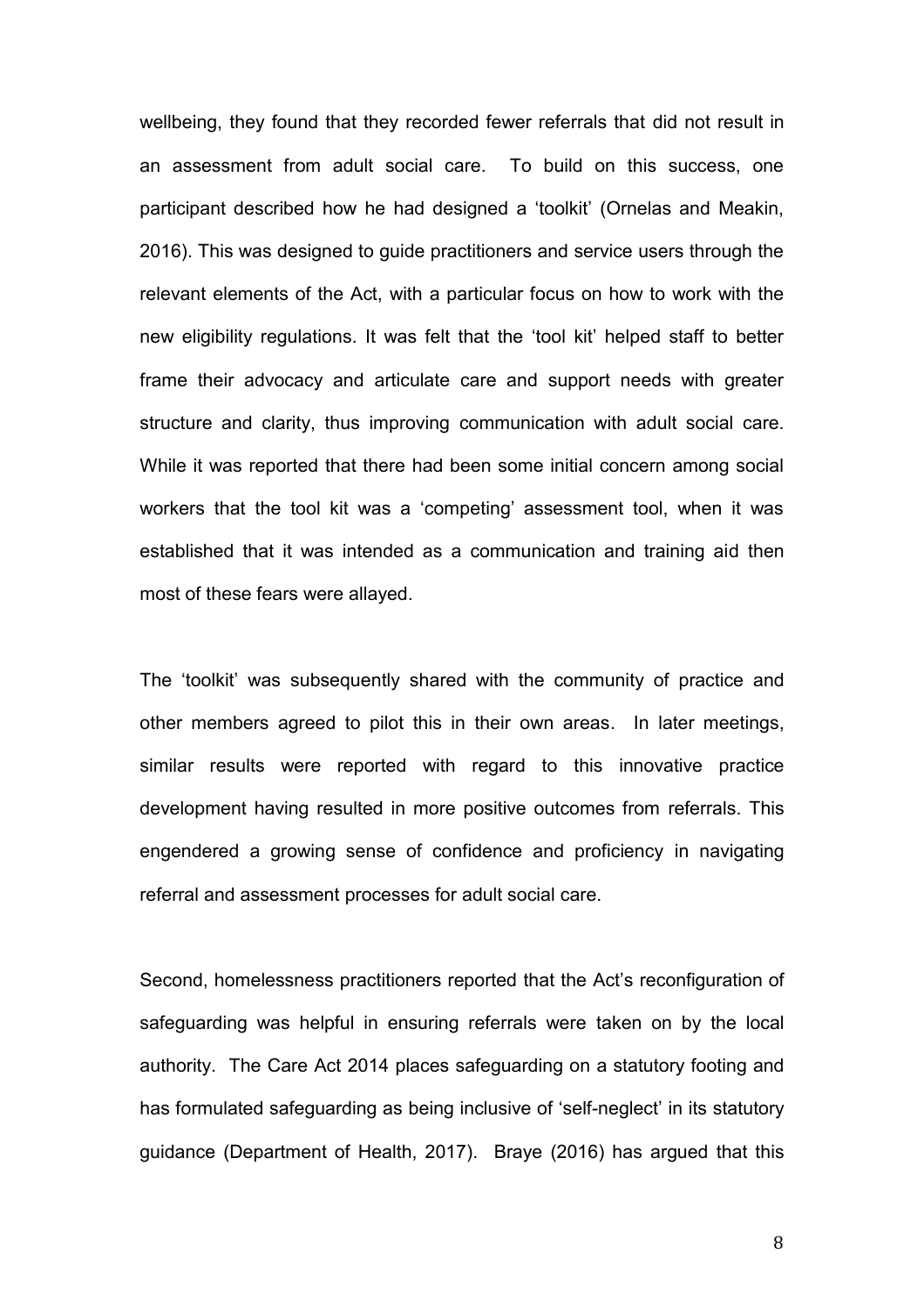will enhance governance around practice in this area and this appeared to be borne out in discussions. Homelessness practitioners spoke about how previously rejected referrals were often subsequently accepted by adult social care when self-neglect was explicitly mentioned. They believed the concept of self-neglect helped them to underpin care and support needs with risks, particularly when related to addiction, acquired brain injury, severe mental health issues or other people who may be unable to make decisions around their care and support needs.

Although both of these approaches suggest homelessness practitioners adapting to adult social care's terminology and processes, these practitioners remained critical about the power asymmetry inherent in having to make such modifications in order to be considered for care and support. They argued that the adult social care system continued to be configured around how people could fit into the system, rather than how the system could meet people's needs.

## *B) The statutory social workers' perspective*

The local authority social workers had all received training from within their organisations on the Care Act 2014. They reported anecdotally that people who are homeless were being referred to them at higher rates than in previous years and this was attributed to an increase in homelessness and cuts to homelessness services rather than changes to the law, though the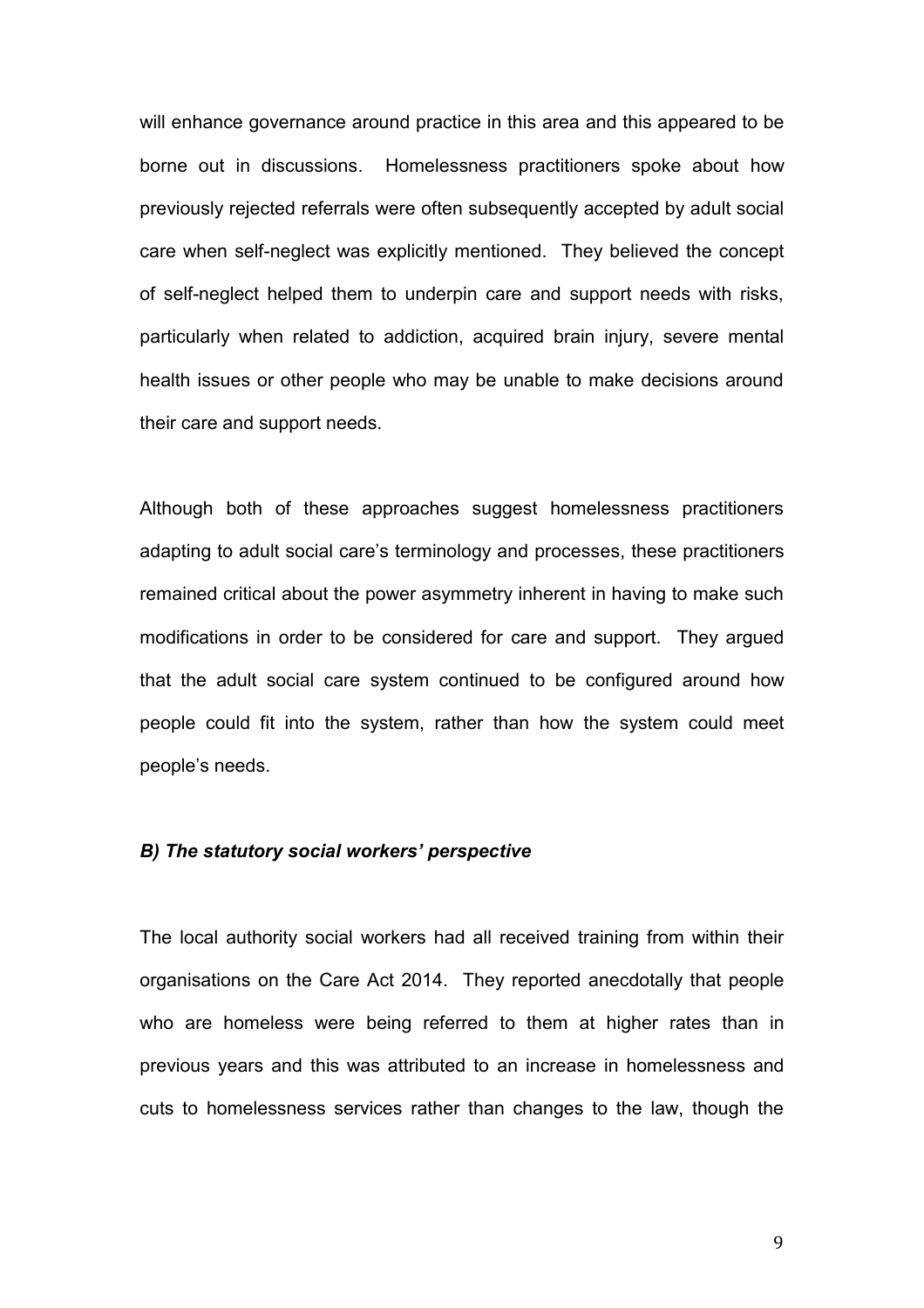discussion led to reflections and acknowledgement of this as a possible factor.

Despite the greater levels of familiarity and confidence in working with the Care Act 2014 amongst these participants, there was some debate as to how certain aspects of the Act were being rolled out. For example, recent case law (SG v London Borough of Haringey [2016]) regarding 'accommodationrelated support' was discussed but those attending were unclear how their local authority would respond. A hypothetical case study was discussed involving someone who was able to complete their personal care independently but struggled to achieve eligibility outcomes linked to social inclusion (for example, accessing and engaging in work, training, education and volunteering). Social workers agreed that the person in this case study appeared to be *technically* eligible, but accepted that it was uncertain whether this person would be considered eligible *in practice*. There was also uncertainty as to how people who were homeless could be supported to meet outcomes linked to inclusion.

Social workers agreed that the new safeguarding regime had brought clarity around responsibilities and that they were managing self-neglect in different ways to the previous community care regime. A number of social workers agreed that self-neglect could be a useful way to conceptualise the needs of homeless people. However, this was often experienced in a 'threatening' way in referrals from the voluntary sector. For example, they spoke about the language of safeguarding being conflated with risk and blame. This meant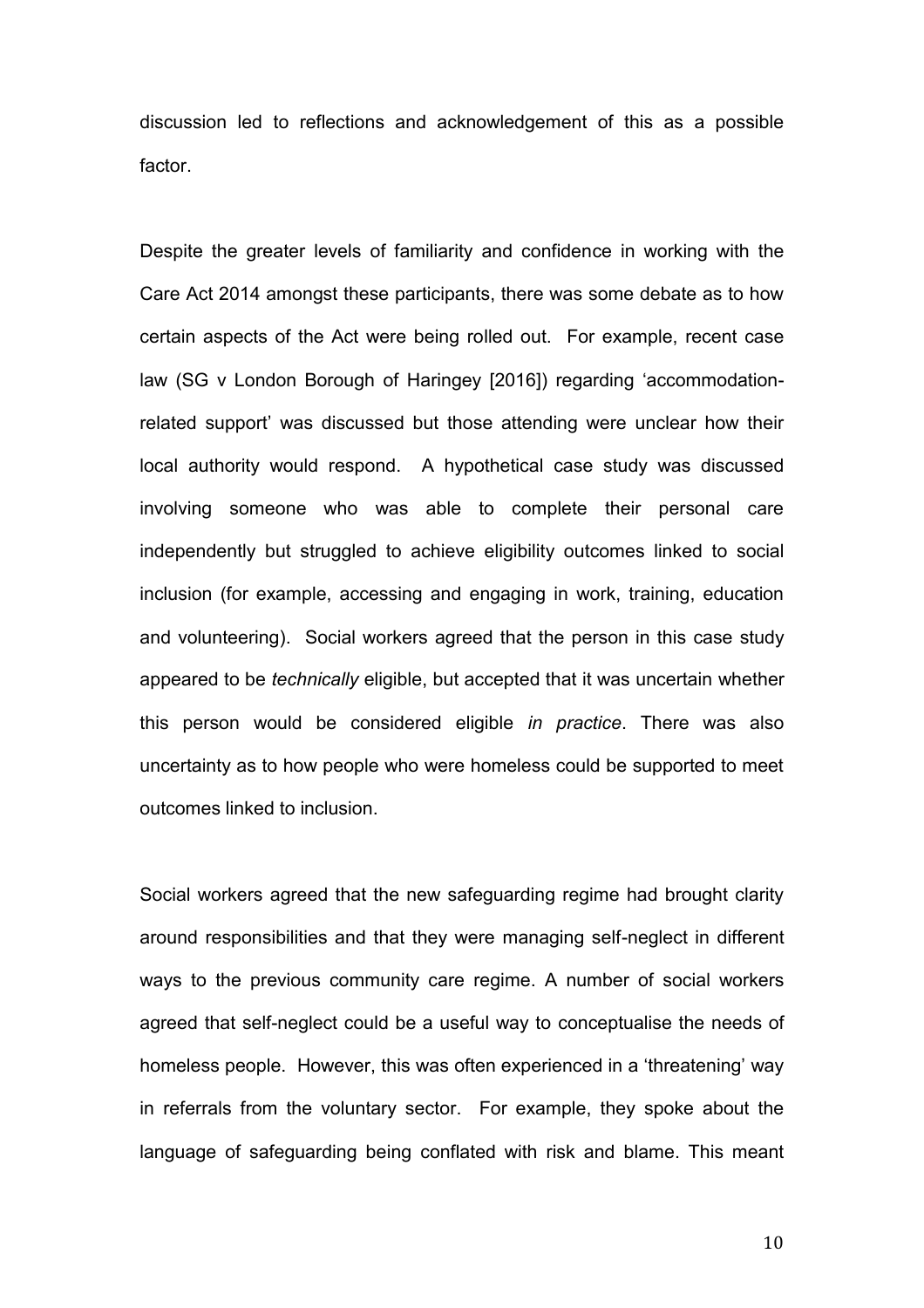that referrers sometimes explicitly told social workers that the local authority was now aware of a safeguarding issue such that it would be 'their problem' if anything happened to the person. Not only was this experienced as an unwelcome and defensive threat, social workers also explained that this was not in keeping with the ethos of the Care Act or safeguarding which sought to balance risk with the principals of independent living, choice and control. It was also asserted that the existence of a safeguarding concern did not mean that services could be forced upon a homeless person. This provoked some tension among the participating practitioners around whether autonomy was being given primacy by social workers without respectfully challenging why the person was refusing care and support. In other words, homelessness practitioners suggested the emphasis on autonomy and freedom to refuse care and support could result in an effective abandonment of the vulnerable homeless person by social workers.

At the same time, it is important to note that social workers generally spoke about the Care Act 2014 in positive terms, equating it to their ability to practice in a way that was more consonant with social work values. For example, social workers found alignment with terms like 'person-centred' and 'strengths-based'. This finding builds on Cornes et al.'s (2016) thesis that the Act may allow for homeless people's access to more personalised forms of adult social care. However, caution is required when using the vocabulary of personalisation (Beresford, 2016) and strengths-based practice (Slasberg and Beresford, 2017) in terms of whether this represents participatory or,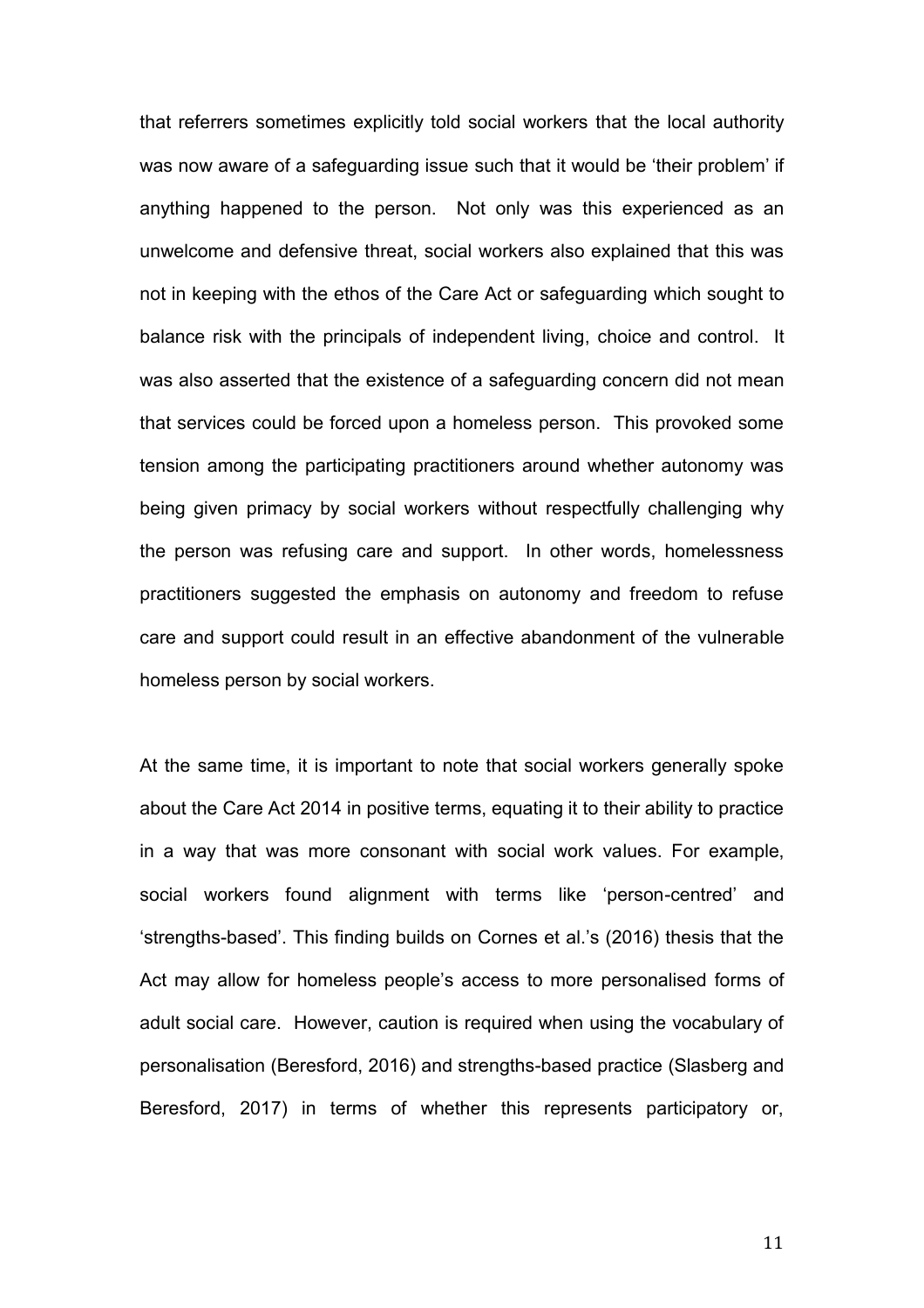conversely, 'top-down' iterations of personalisation. Further research will help clarify this particular issue.

#### **The Context of Homelessness**

#### *A) The homelessness practitioners' perspective*

Encountering the experience of homelessness was part of the day-to-day work of the practitioners in this sector. They were intimately aware of how homelessness could have a deleterious impact on an individuals' physical and mental health and social care needs. They spoke about how homeless people's vulnerability was often perceived by social workers to be a 'housing problem' to be dealt with under housing legislation and departments and therefore not accepted as a social care referral (Whiteford & Simpson, 2015; Maseele et al, 2013). Participating homelessness practitioners viewed the loss of ring-fenced Supporting People funding as a regressive step and openly questioned whether the Care Act's implementation could compensate for this.

Homelessness practitioners spoke about the importance of building trusting relationships with homeless people, who had often experienced multiple losses and rejections. They noted the high turnover of social work staff (see, for example, Research in Practice, 2015) and the problems this posed in terms of establishing stable and meaningful interprofessional practice, and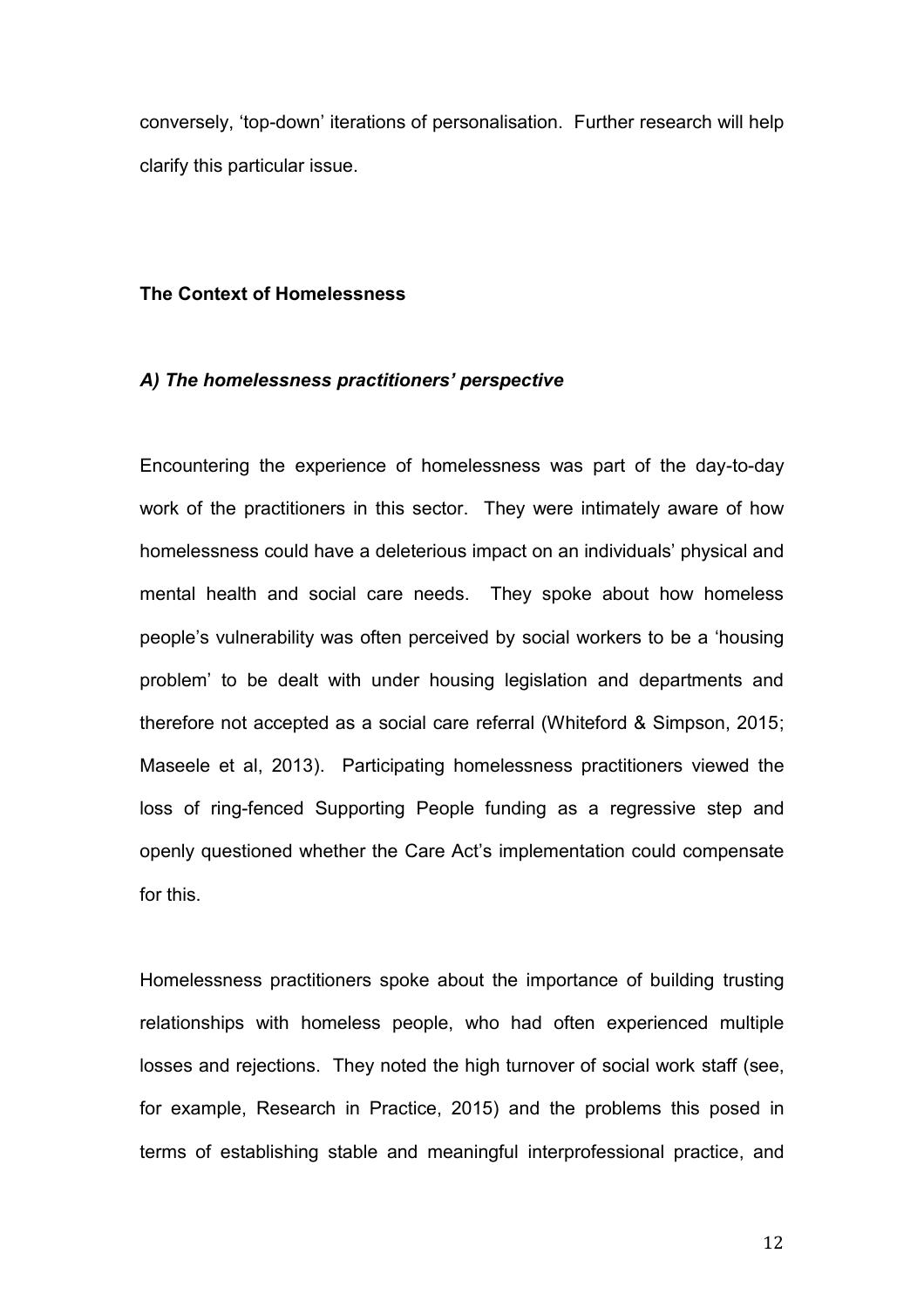thus in helping homeless people to agree to referrals. The lack of consistent social work engagement was seen to undermine (and marginalise) the support needs of people affected by homelessness.

A key obstacle in accessing adult social care for people who are homeless was the difficulty in establishing ordinary residence. This manifested itself in three distinct ways. To begin with, local authorities often disputed whether they had a responsibility to accept a referral. This was particularly problematic if the person had changed address or sleep site regularly and across local authority borders or had difficulty evidencing their address history. Related to this, several practitioners noted that local authority housing departments often placed homeless people in temporary accommodation 'out of area' (i.e., outside of the person's 'local connection'). This housing solution then led to a social care dispute between the original local authority's adult social care team and their counterparts in the receiving local authority. Third, and finally, release from prison represented another problematic issue. The Care Act stipulates that the local authority in which the prison is situated should assess a person's needs. However, practitioners noted that people who were being released from prison often had networks in other local authorities and they often ended up with unpredictable living arrangements post-release. This led to difficulty when formulating social care plans.

# *B) The statutory social workers' experience*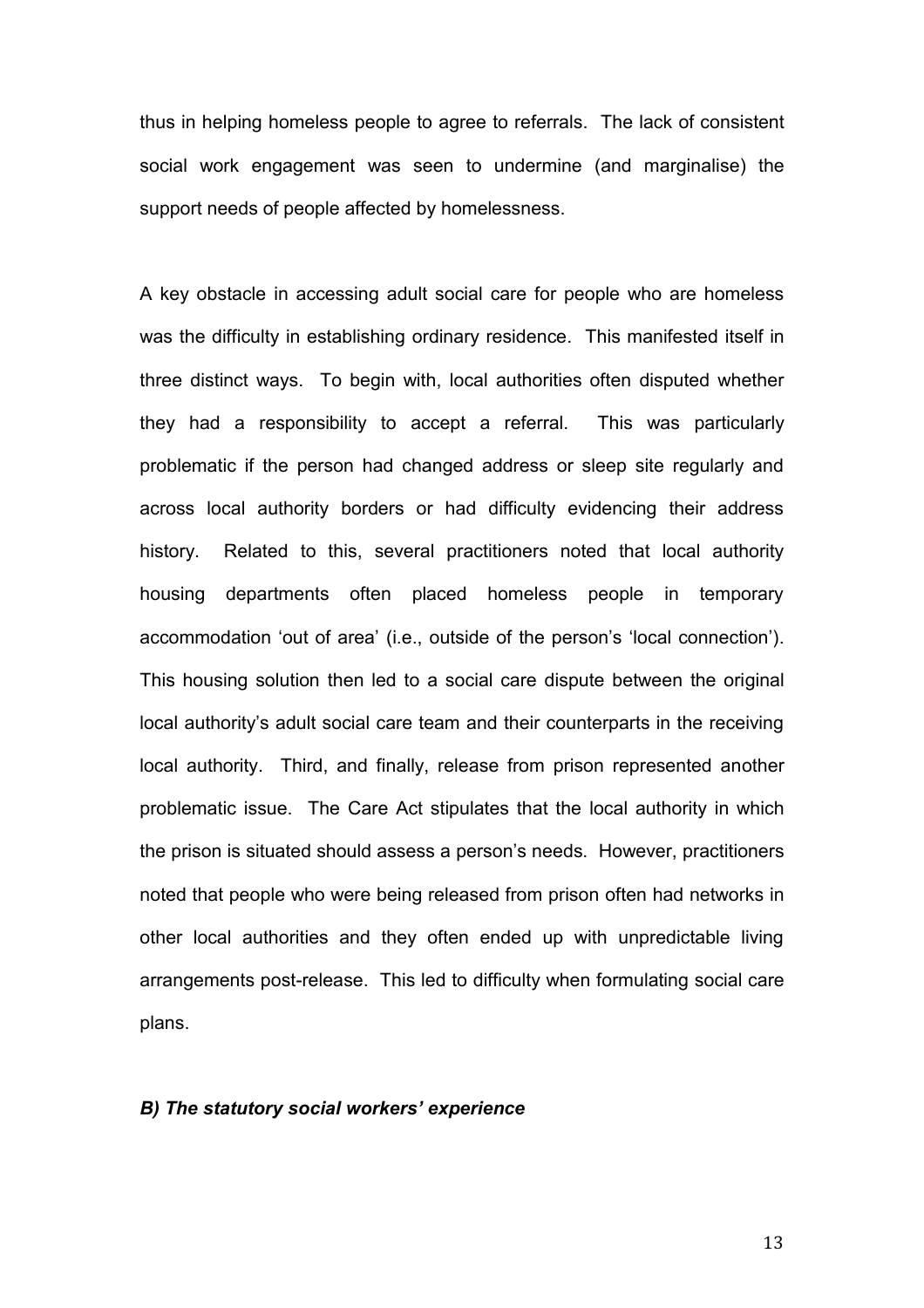Social workers emphasised their genericism in the sense that they are not specialists in housing and homelessness. Indeed, most social workers acknowledged that homeless people are commonly viewed and understood as an 'atypical' group in terms of mainstream social work practice. At the same time, social workers said that they sometimes had trouble interpreting the referrals that they received from homelessness organisations. They described referrals with impenetrable jargon or narrative accounts of vulnerability, which did not specify a physical or mental health problem (the first requirement in the new eligibility rules). One example was the use of street names for certain substances in referrals (e.g. 'Monkey Dust'). This account also validates the efforts of homeless practitioners to develop a toolkit as an aid to improve interprofessional communication.

Social workers described receiving referrals for homeless people who said that they were not aware of the referral, were unhappy the referral was sent and did not agree with its content. There were also examples of referrals for homeless people who could not be contacted. Often social workers spoke about their difficulties engaging with people who are homeless. Some debate emerged in the 'community of practice' when discussing cases where a homeless person who may demonstrate some cognitive problems (perhaps an acquired brain injury or suspected learning disability) refused support from local services. Some social workers felt that not enough may be known about an individual's situation for a worker to form decisions about their capacity in a snapshot assessment. However, such an assessment might be required, for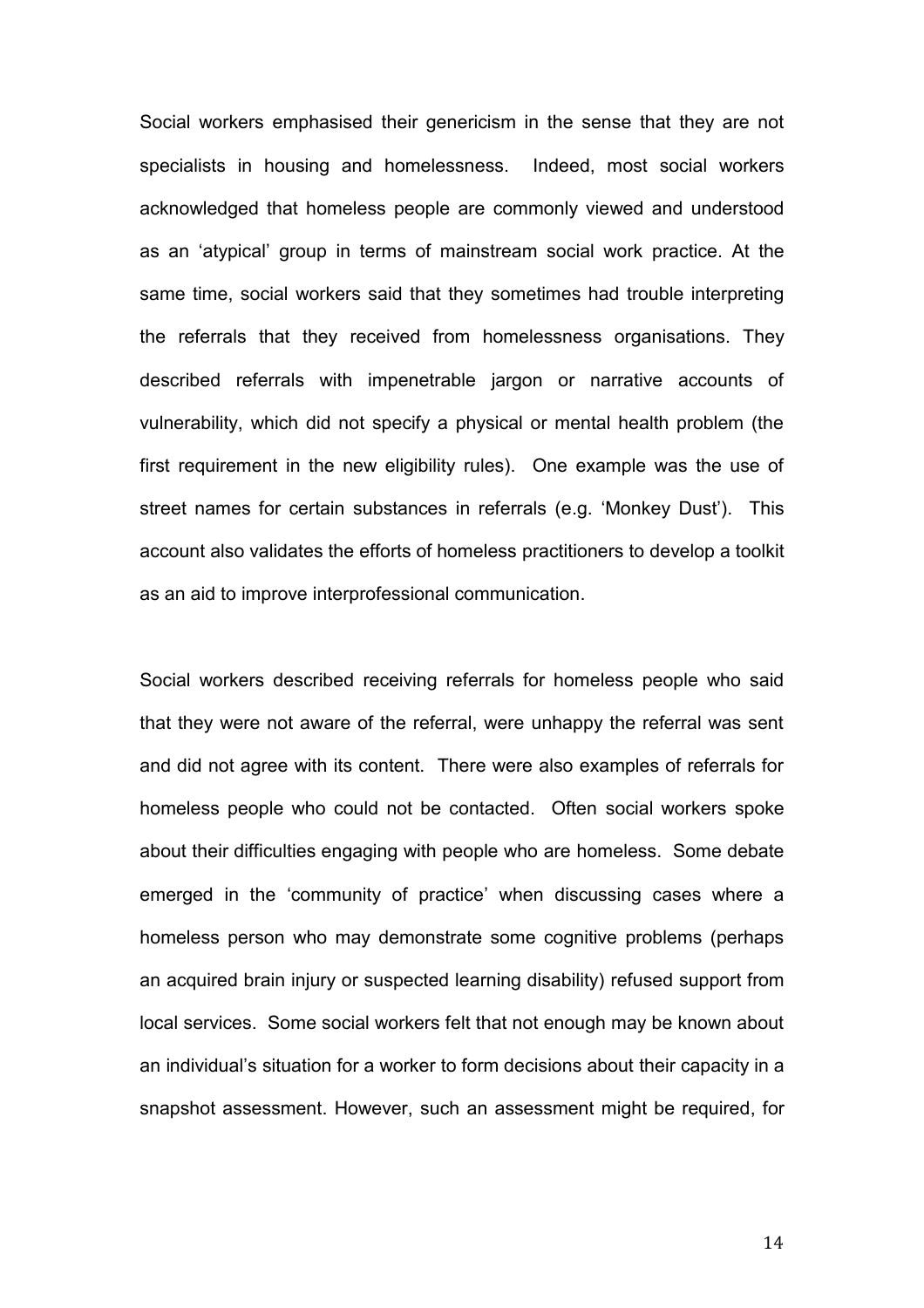example, when it is not known where this person is going to be living after discharge from hospital.

Social workers acknowledged that ordinary residence may be an obstacle raised within local authority settings and this linked closely with gatekeeping and the organisational context, which we will look at next.

#### **The organisational context of the Local Authority**

# *A) The homelessness practitioners' perspective*

Homelessness practitioners spoke about the local authority as a 'gatekeeper' of resources and felt that the system was set up in a way that required people to fit its requirements rather than the system being set up to meet individual needs. They acknowledged cuts within the statutory sector, but noted these were also having a significant impact on the voluntary sector's ability to effectively respond to the support needs of people experiencing multiple exclusion homelessness.

One common observation was the perceived lack of coordination between the housing department and the adult social care department (particularly in London, where local authorities hold both functions), despite the Care Act's emphasis on integration. Some homelessness practitioners reported being asked by local authority adult social care or housing departments to mediate between these arms of the local authority who seemed to have limited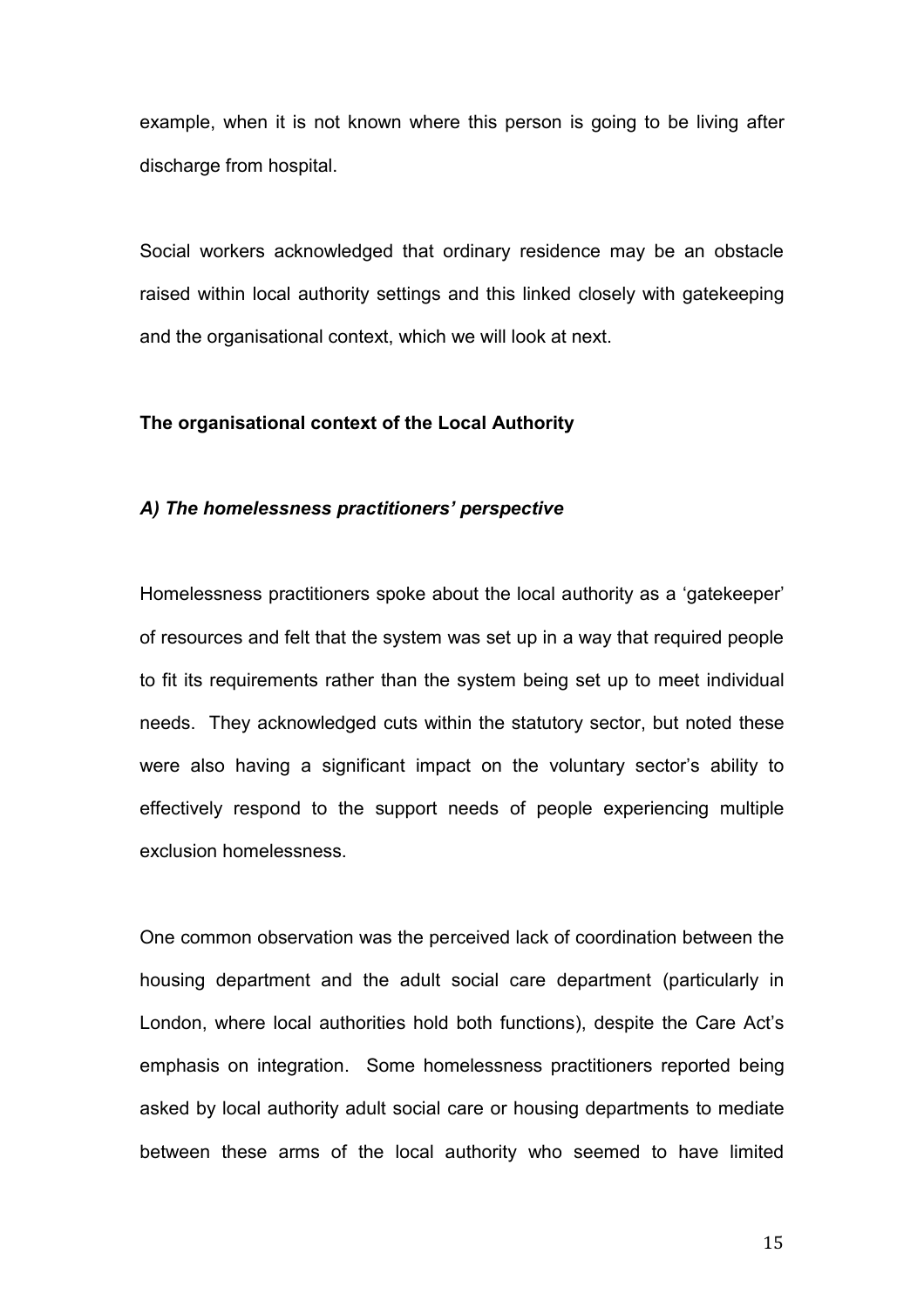communications. Homelessness practitioners also claimed that these arms often operated in adversarial or 'gaming' ways with one another, a process described by Whiteford and Simpson (2015) as services 'looking for ways in which individuals fall outside their eligibility criteria' (p.130). This was cited as a source of frustration for those working in homelessness organisations.

Another key theme around staffing and high turnover has already been addressed in this article. This was important in terms of how the homelessness practitioners perceived the local authority as offering a lack of continuity and a fragmented response to homelessness, which frequently exacerbated the problem of engagement given many homeless people's poor experiences with statutory services.

#### *B) The statutory social workers' perspective*

Austerity, particularly in the form of local authority budget cuts, recurred as a theme for social workers, who outlined various ways that local authorities were monitoring and attempting to reduce what was being spent, including through increased management oversight and incrementally lower cost thresholds for panel authorisation. Social workers spoke about how this directly affected what they could reasonably offer and how this often fell short of what they felt was required. There was evidence that homelessness practitioners' perceived that social workers exercised high levels of discretion at street-level. In contrast, social workers thought that in fact the space for practitioner discretion was shrinking on the basis of this organisational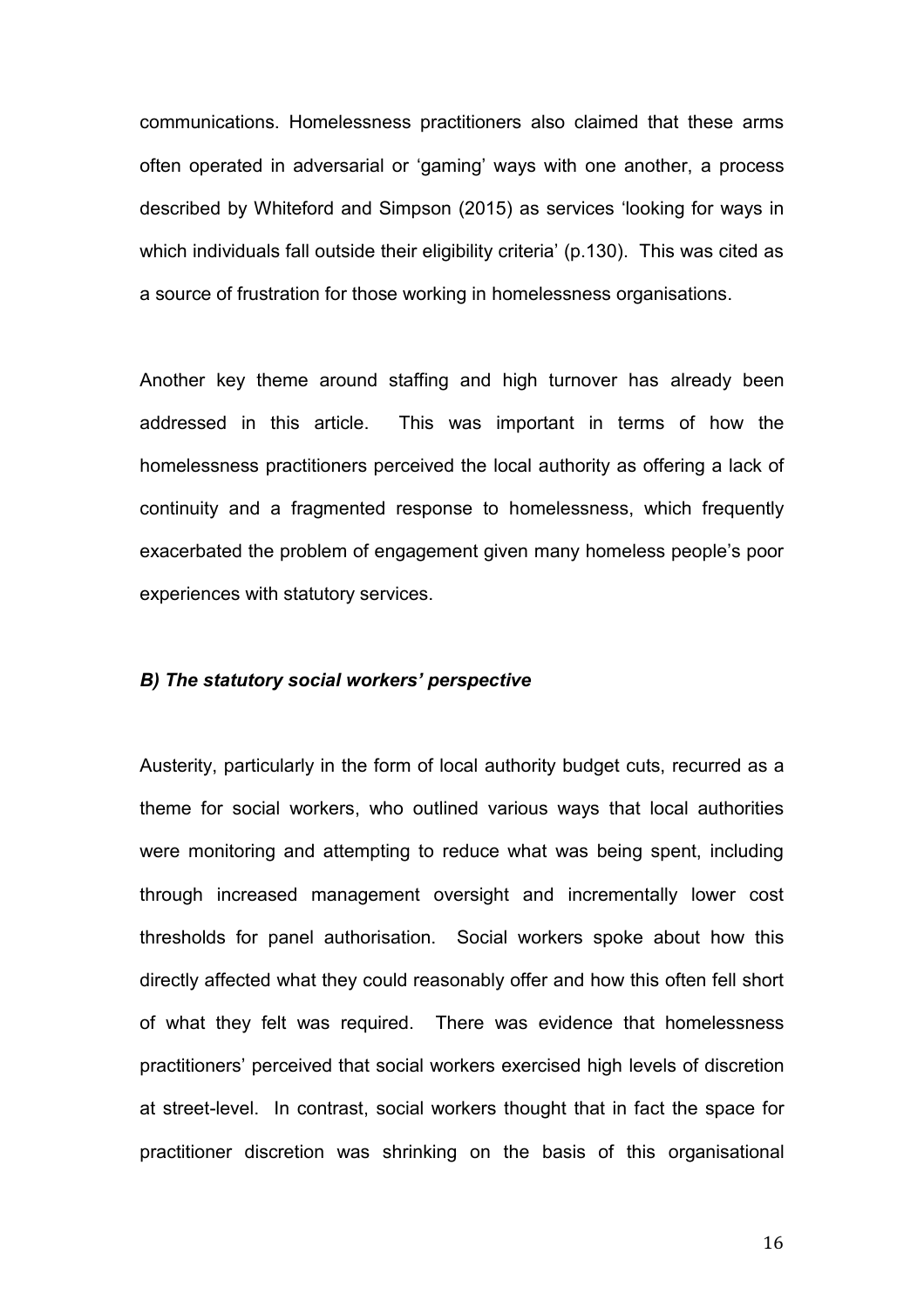climate. One way that this manifested itself was having less time to build relationships with service users. This perhaps responds to claims by homelessness practitioners that social workers were not proactive about engaging hard to reach populations.

As already noted, social workers described the Care Act 2014 as enabling 'good social work practice' with its references to 'person-centred' and 'strengths-based' practice, but felt that the implementation of such an ambitious piece of legislation in times of austerity was extremely challenging.

#### **Discussion**

Having outlined three key themes, which emerged from the communities of practice approach, it is useful to consider how these fit with broader theoretical debates, and how they contribute to what is known about the implementation of the Care Act, 2014 and interprofessional working in this area. We will also consider how all of this can support future research agendas.

Legal literacy is a theme that has gained increased attention in the field of social care in recent years and can be defined as the ability to connect 'legal rules with the professional priorities and objectives of ethical practice' (Braye and Preston-Shoot, 2016, p.4). Local authority social workers spoke about the Care Act's requirement to think about wellbeing and eligibility in new ways. Working with people who are homeless and other previously excluded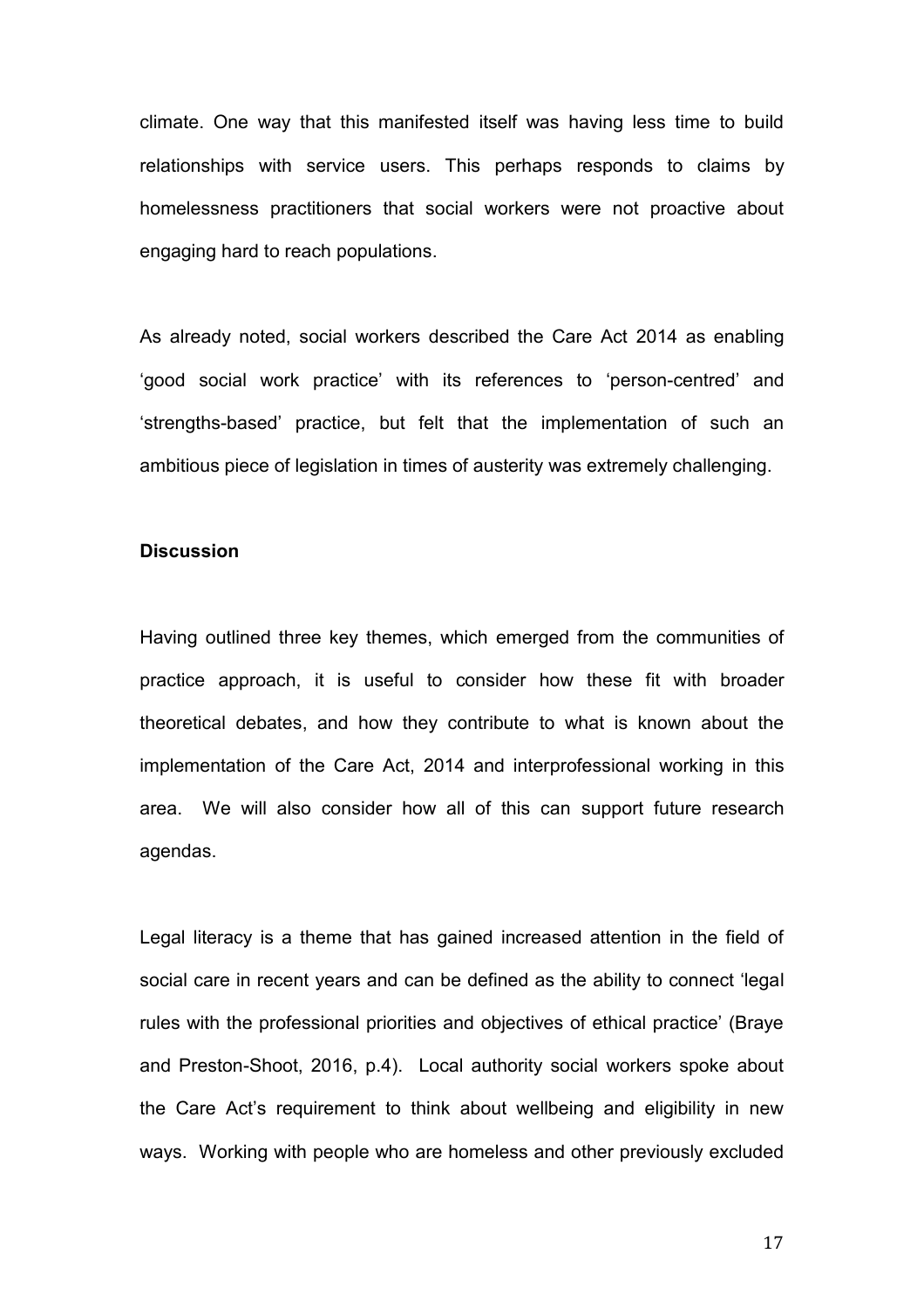groups constituted a developing area of practice where these new rules were being operationalised and tested. Social workers often reported a lack of clarity and ambiguity around how this new set of legal rules would be applied, especially the eligibility outcomes linked to social inclusion. Meanwhile, the homelessness sector has had to grapple with the withdrawal of ring-fenced Supporting People funding and the need to understand how the Care Act, 2014 might apply to their client group. This has been experienced as significantly challenging in the context of homelessness practitioners' limited understanding of, and formal training in, adult social care law. The aforementioned toolkit represents one innovative way that homelessness practitioners tackled this gap in their knowledge and, in doing so, found a way to link the presenting needs of people who are homeless with the law. This served the dual purposes of helping to enhance homeless practitioner's knowledge of the law and their ability to apply this by using the tenets of the law to advocate for the person they were working with.

This appears to demonstrate these practitioners coping with legal change by seeking to become legally literate, building the skills, knowledge and professional values associated with understanding and interpreting the law (Preston-Shoot, 2014).

Increased contact with homeless people was cited as a source of difficulty for some social workers, in terms of encountering their relatively atypical and diverse forms of 'vulnerability' and navigating how these would fit the eligibility systems of social care provision. Vulnerability is a contested concept and its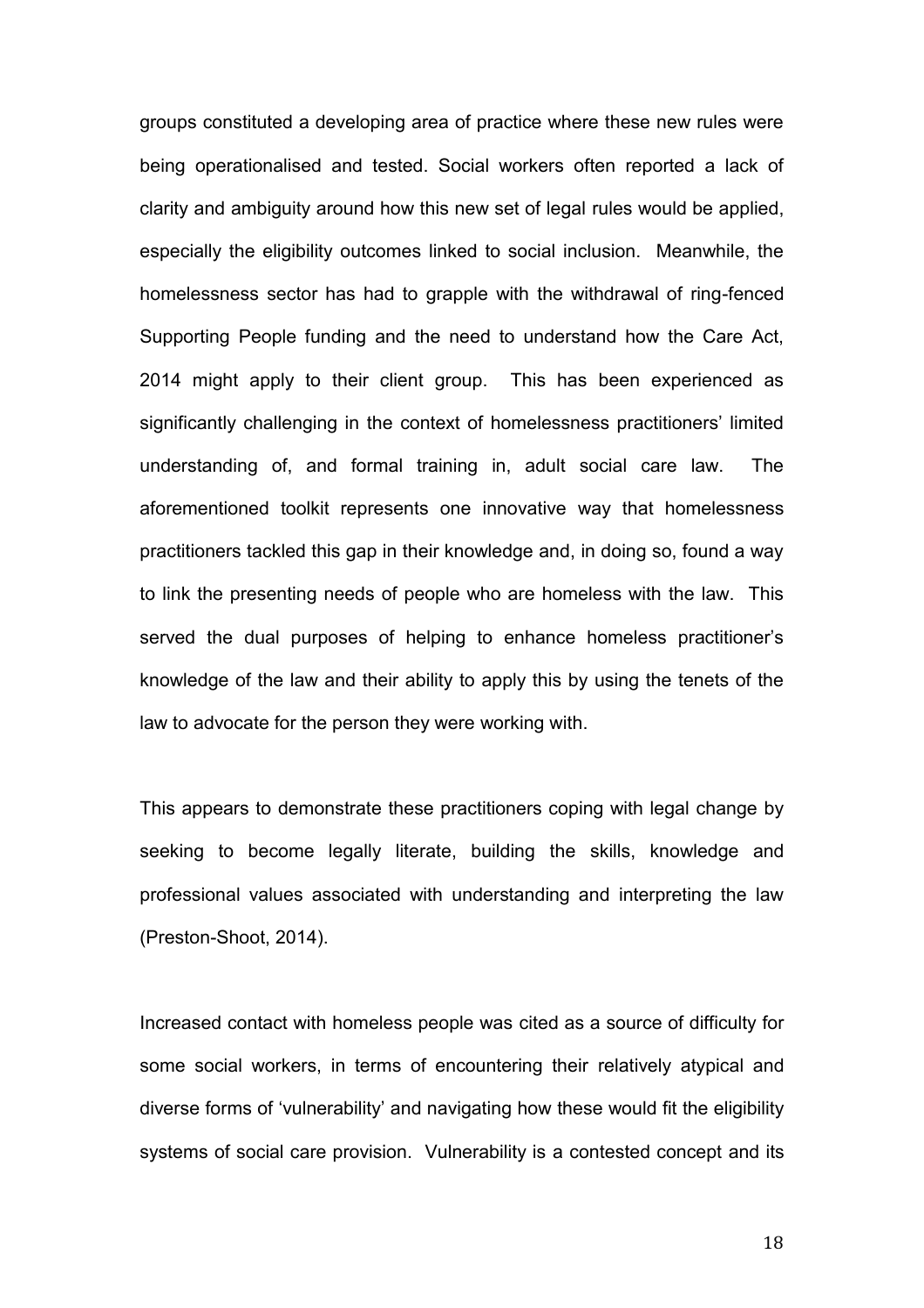usage is changing in both adult social care and housing sectors. In housing law, vulnerability has been connected with 'priority need' and 'full' housing duties, but recent case law has brought the relative nature of this concept and the existence of degrees of vulnerability into focus (Loveland, 2017). Its use in connection with local authority housing duties may explain its use by homelessness practitioners in the context of adult social care. However, the adult social care sector has shifted away from the use of the term 'vulnerable adult' (Department of Health, 2017), due to the inherent suggestion of a lack of agency and the term is otherwise problematic in associating vulnerability with membership of 'othered' marginalised groups (e.g. people experiencing homelessness) (Herring, 2017). It is often theorised in social work literature alongside 'risk', using the concept 'resilience', which can be uncritically bound up with the politics of neo-liberalism and individualisation (Garrett, 2015). This was interesting as some of the homelessness practitioners noted that social workers in adult social care would often point to the 'resilience' of rough sleepers who 'presented well', correlating this as a type of heuristic process indicating a lack of eligible care and support needs.

'Presenting well' seemed to refer to a range of factors, including good levels of mobility and maintaining normative levels of personal care. However, homelessness practitioners re-packaged this as a performative strategy to survive and a survivalist attitude adopted to manage the adverse nature of rough sleeping in particular. This was strongly gendered as it was mostly associated with male rough sleepers. Homelessness practitioners reported that this presentation often belied an inability to achieve a range of 'inclusion'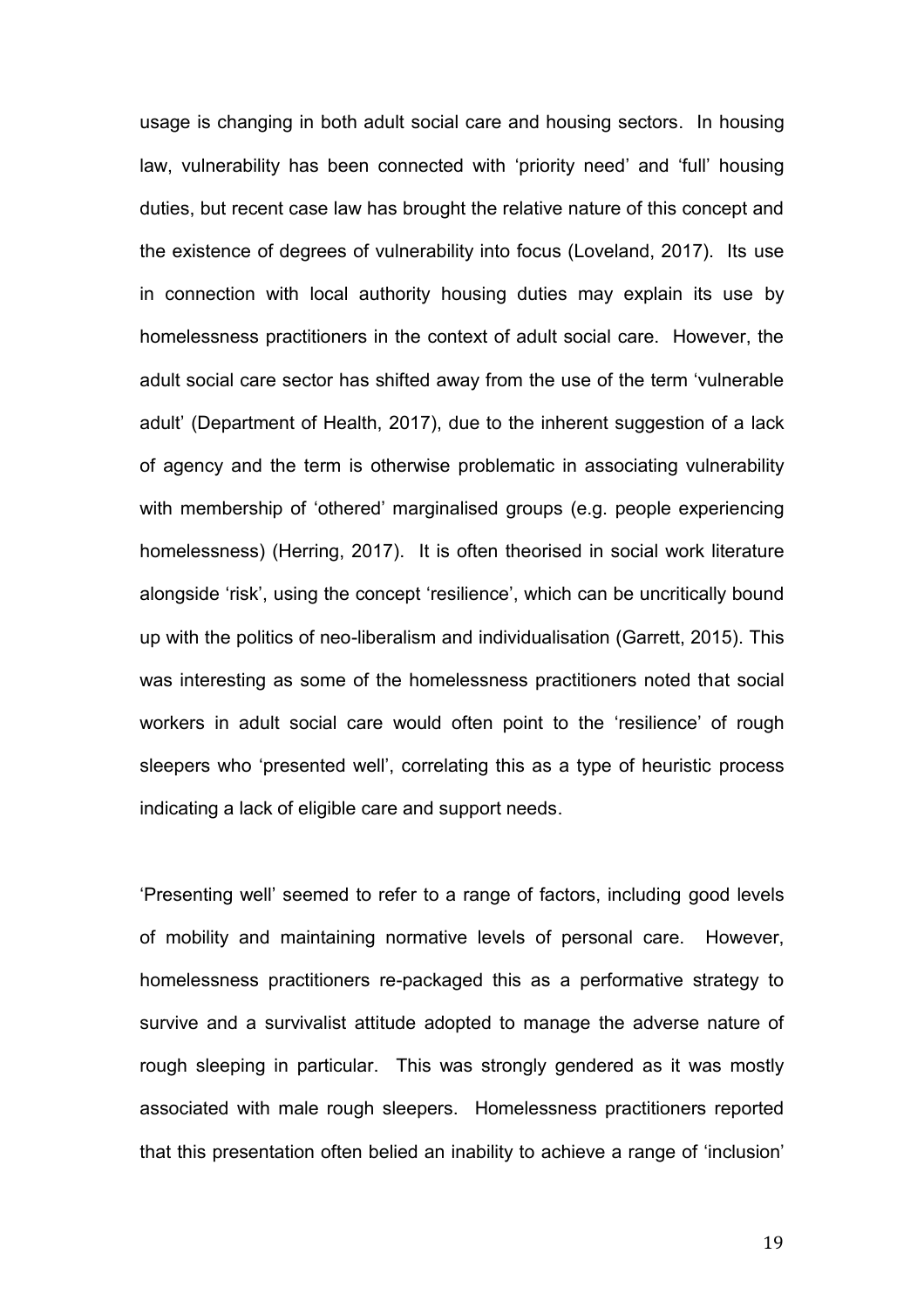type eligibility outcomes, as outlined earlier. They said this was sometimes not picked up by social workers who constructed this as 'independence' and consequently decided the person was ineligible. Social workers noted that independence, choice and control are central principles in the delivery of adult social care, especially in situations where homeless people did not wish to accept care and support from the local authority. However, homelessness practitioners often argued that social workers gave primacy to the principle of autonomy as an orthodox position, and at the expense of 'respectful challenge' around things that homeless people were not coping with.

As discussed briefly in the introduction, the concept of MEH may be a helpful intervention in this regard. For example, this tension was less likely when focused around discussion of specific vulnerabilities, such as acquired brain injury. Practitioners from both groups tended to agree on the complexity of mental capacity assessments and decision-making in this 'grey area', consistent with Holloway and Fyson's (2016) outline of the challenges faced by social workers working with this group.

It should be noted that there is some concern that the Act's implementation alongside the concurrent budget cuts and the context of austerity will stifle the progressive elements of the Care Act 2014 (Whittington, 2016). Local authority social workers noted that although the Act appears to offer renewed consistency with social work values (e.g.: strengths-based practice and person-centred care), the significant fiscal cuts to local authority budgets are likely to undermine the potential for change (Slasberg and Beresford, 2017).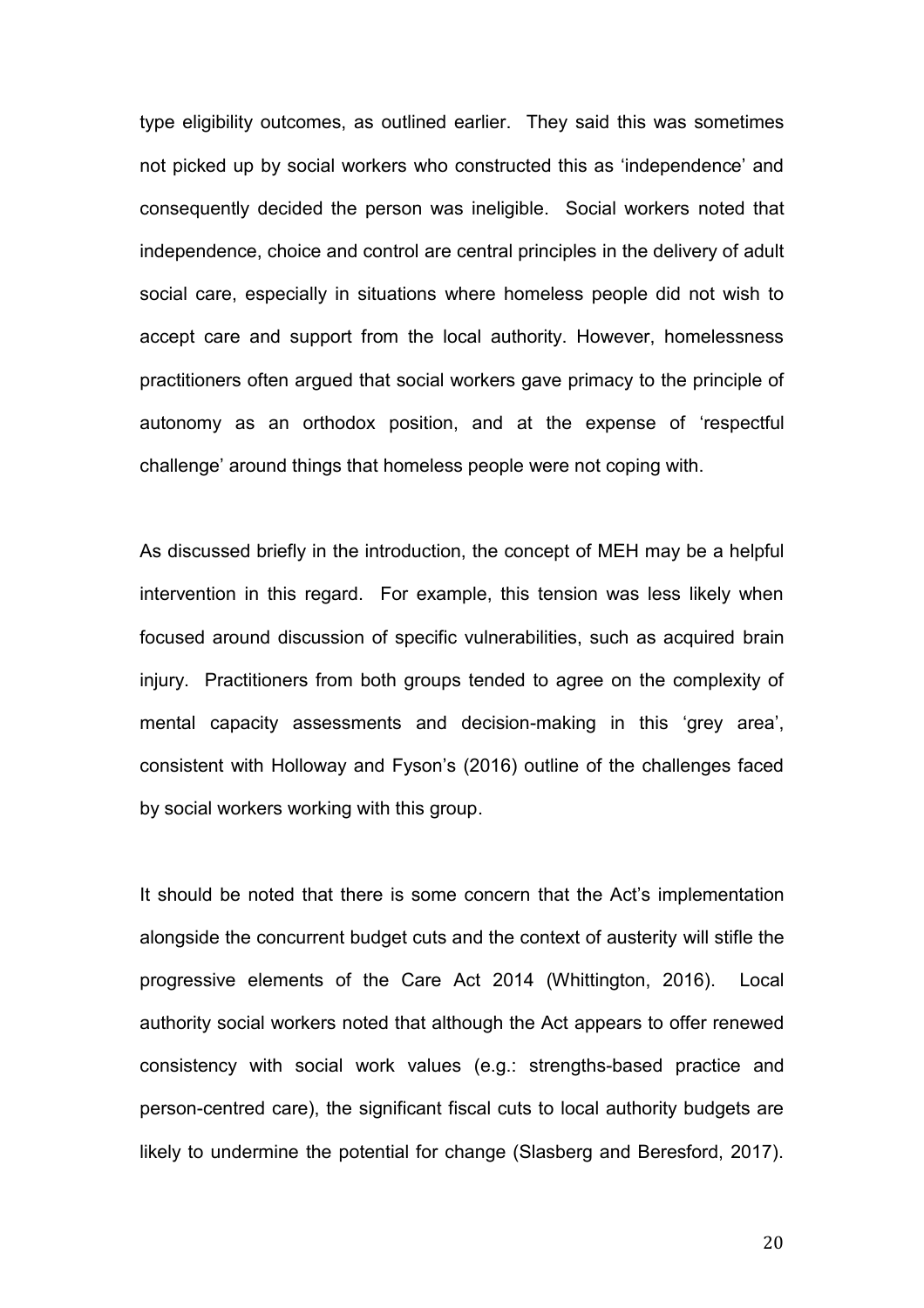Social workers' accounts of increased management oversight and requirements for panel ratification of care and support plans that previously could have been agreed at team level are consistent with debates around the changing nature of discretion and 'street level bureaucracy' (Ellis, 2011). Having said this, homelessness practitioners argued that some inconsistent responses to referrals signaled that discretion continued to be alive and well (Dobson, 2015; Evans and Harris, 2004).

Linked to this, as well as our earlier observation about social workers welcoming the consonance of aspects of the Care Act with their professional values, the organisational climate in local authority social work teams in the wake of financial cuts was described as demoralising (see also Whittington, 2016). Social workers linked this to an inability to implement care and support plans that they felt were appropriate due to resource insufficiency, strongly echoing the conditions for moral distress amongst front-line practitioners (Mänttäri-van der Kuip, 2016). However, this also seemed to create positive attitudes for participating social workers about a commitment to working with homeless people. This seemed to reflect practitioners' ability to effect change in the form of empathetic attitudes to homelessness and critically selfreflective practice in spite of difficult circumstances (Fantus et al, 2017).

Before concluding, it is worth briefly discussing the community of practice approach and its implications for interprofessional practice. Specifically, this intervention is not a 'magic bullet' (Cornes et al. 2014) and does not necessarily eliminate conflict or adversarial communication, but it did appear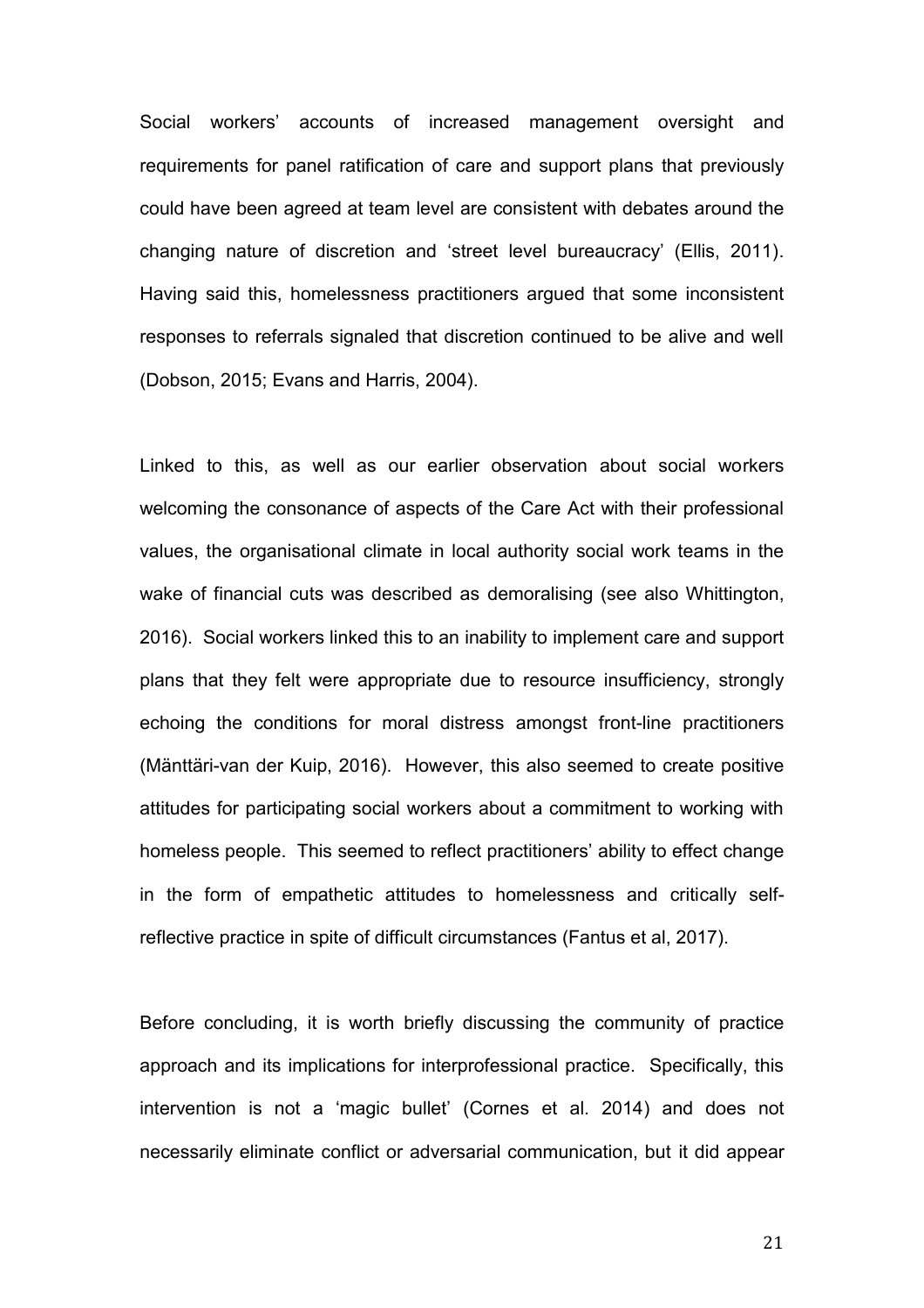to harness the positive aspects of shared learning. This resonates with Engetrom's (2001) activity theory around the productivity of sharing concerns and differences in interprofessional settings. It certainly appeared to help break down some of the barriers between different practice groups through practitioners' shared concern to address the care and support needs of people who are homeless in the context of the changes made possible through the implementation of the Care Act 2014.

## **Conclusion**

The use of a community of practice approach as an interprofessional practice development has yielded a number of interesting themes which will be studied further through a formal research bid. It seemed important, however, to share the immediate themes arising in the context of limited research evidence in this area following the implementation of the Care Act 2014. We have provided an illustration of how 'communities of practice' can break down the barriers between practitioners from different organisations through shared learning and professional development. We have also shown how this approach can be used to support the development of research and scholarship as well as academic practitioners helping to inform and support practice in this field.

Having outlined a number of emerging themes and illustrations of practice dilemmas as well as emerging strategies, it remains to be seen if these relate to pockets of practice or whether these reflect a wider picture. This will be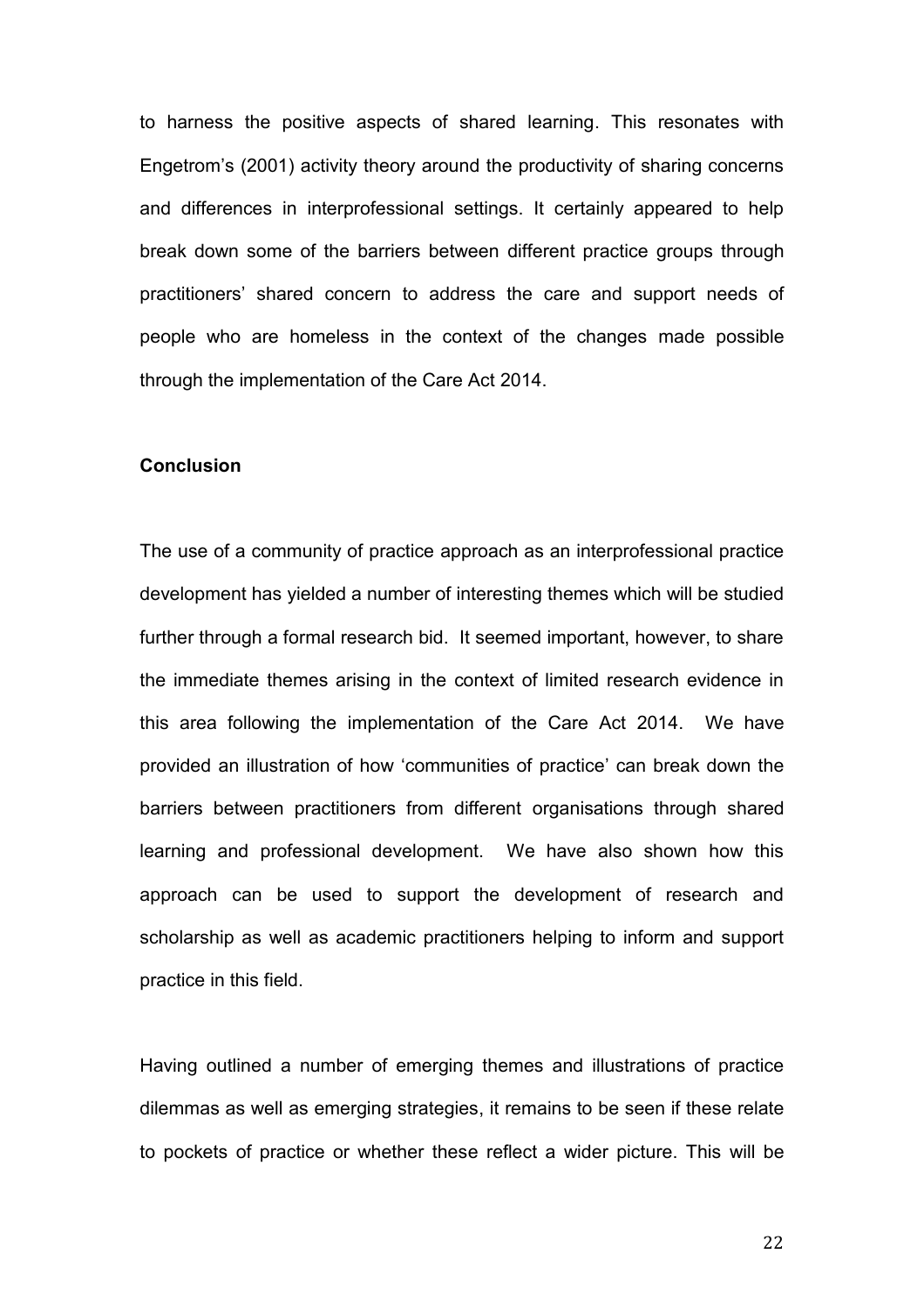assessed by means of future research. In the meantime, it is anticipated that the themes discussed in this article will help to contribute to the emerging knowledge base around the challenges and opportunities that people who are experiencing multiple exclusion homelessness encounter when accessing adult social care in England.

#### **Acknowledgements**

We are grateful to the Faculty of Social Science and Public Policy at King's College London for funding this scoping work. We also grateful to the Social Work Department at Royal Holloway, University of London and Voices, Stokeon-Trent, who hosted events as part of this work. The views expressed are those of the authors and not those of the funders.

# **References**

Attride-Stirling, J. (2001) Thematic networks: an analytic tool for qualitative research, *Qualitiative Research*, **1**(3); pp. 385-405

Beresford, P. (2016) *All our Welfare: Towards Participatory Social Policy*, Bristol: Policy Press

Braye, S. (2016) Self-Neglect, paper presented to *Safeguarding Adults: A New Legal Framework, Seminar 2: "New" Categories of Abuse and Neglect*, Bournemouth University, 20<sup>th</sup> May 2016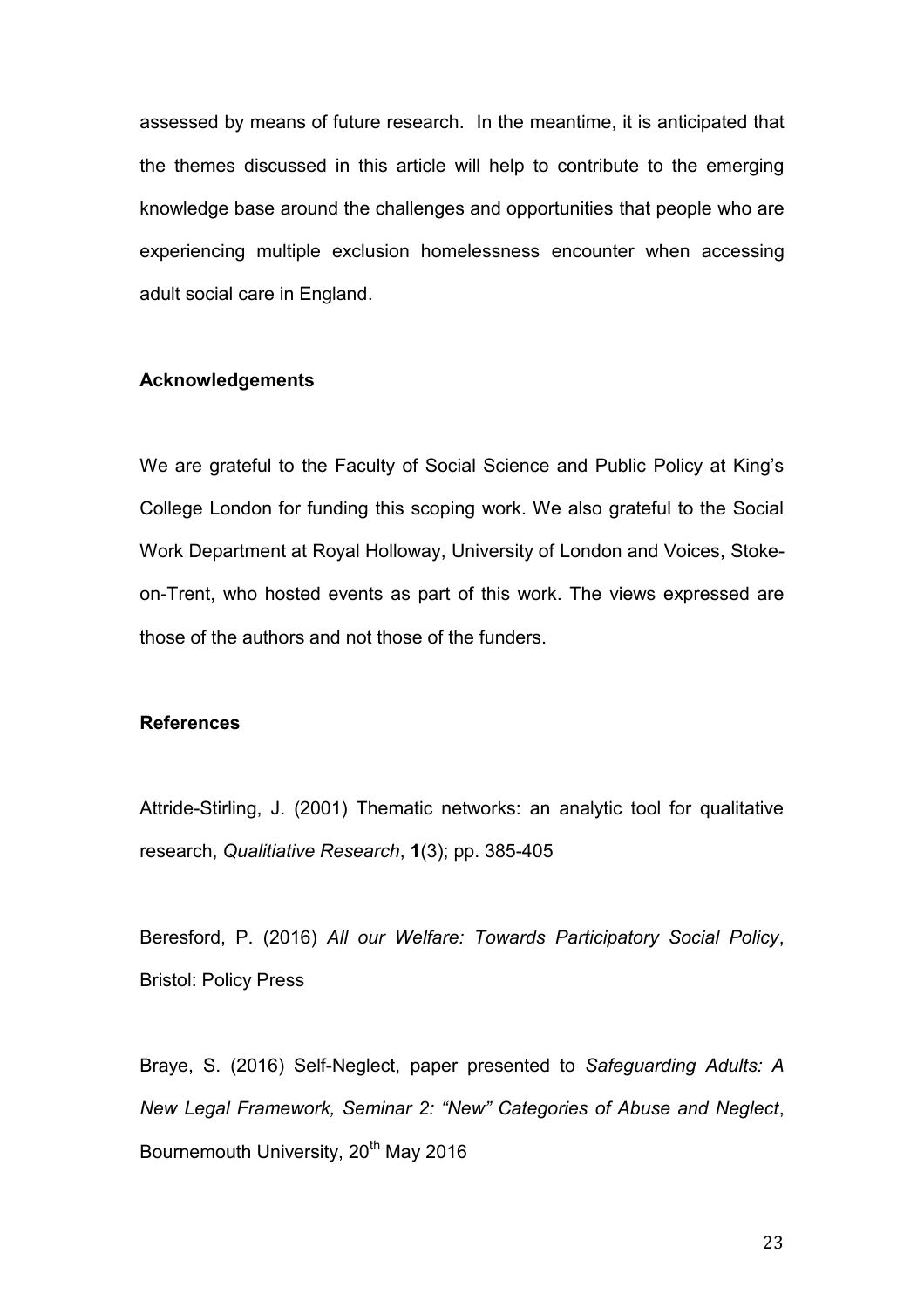Braye, S. and Preston-Shoot, M. (2016) *Legal Literacy in Adult Social Care*, Dartington: RIPfA

Cameron, A., Abrahams, H., Morgan, K., Williamson, E. and Henry, L. (2016) From Pillar to Post: Homeless Women's Experiences of Social Care, *Health and Social Care in the Community*, **24**(3); pp. 345-352

Clark, M., Cornes, M., Manthorpe, J., Hennessy, C. and Anderson, S. (2015) Releasing the grip of managerial domination: The role of communities of practice in tackling multiple exclusion homelessness, *Journal of Integrated Care*, **23**(5); pp. 287-301

Cornes, M., Whiteford, M., Manthorpe, J., Clark, M. and Matthie, H. (2016) The Care Act, Personalisation and the new Eligibility Regulations: Implications for Homeless People, *Research, Policy and Planning*, **31**(3); pp. 211-223

Cornes, M., Manthorpe, J., Hennessy, C., Anderson, S., Clark, M. and Scanlon, C. (2014) Not just a talking shop: practitioner perspectives on how communities of practice work to improve outcomes for people experiencing multiple exclusion homelessness, *Journal of Interprofessional Care*, **28**(6); pp. 541-546

Cornes, M., Manthorpe, J., Hennessy, C. and Anderson, S. (2013*) Little Miracles: Using communities of practice to improve frontline collaborative*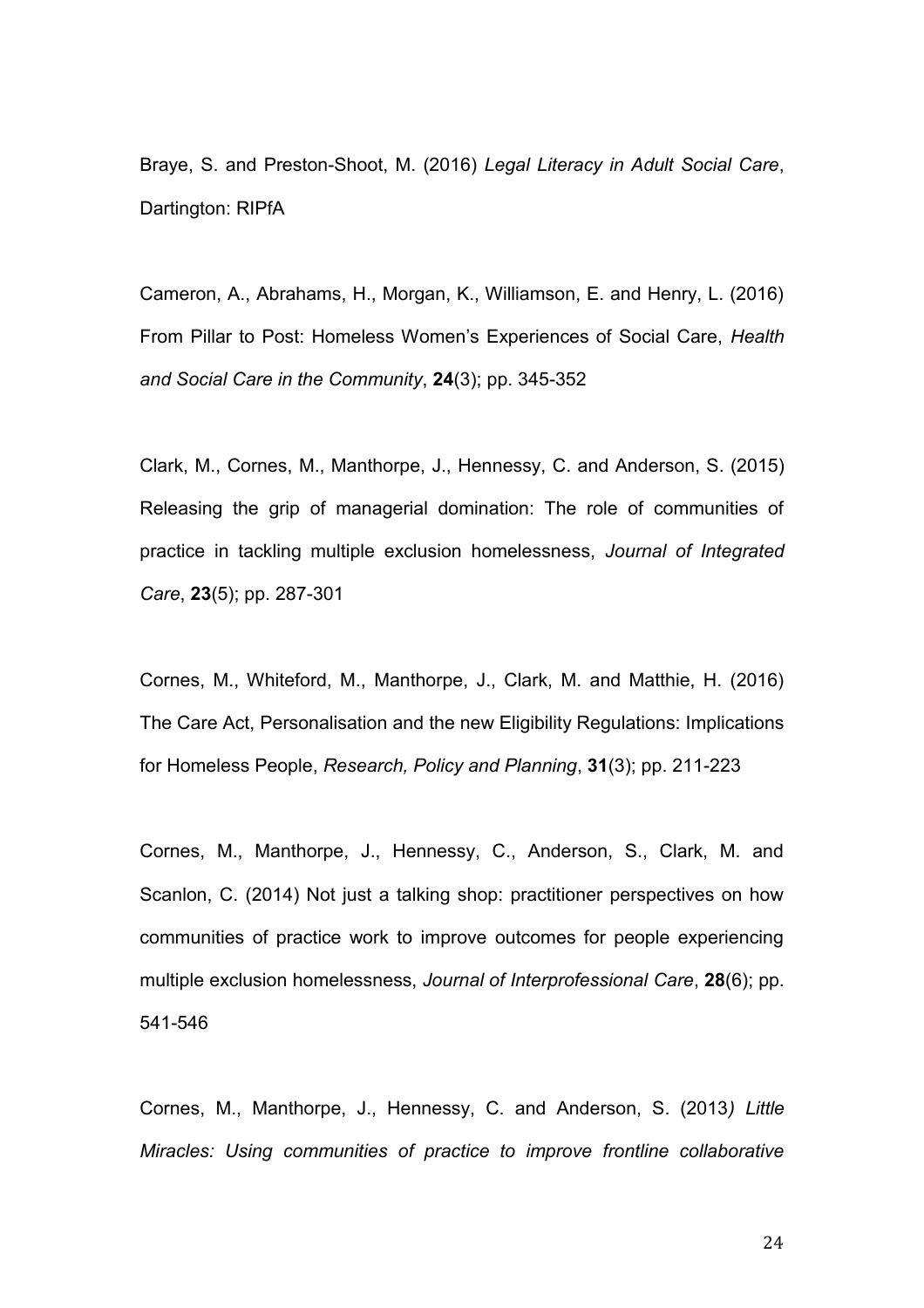*responses to multiple needs and exclusions.* London: King's College London and Revolving Doors Agency. Download at: [http://www.revolving](http://www.revolving-doors.org.uk/documents/little-miracles/)[doors.org.uk/documents/little-miracles/](http://www.revolving-doors.org.uk/documents/little-miracles/)

Cornes, M., Joly, L, Manthorpe, J., O'Halloran, S., and Smythe, R. (2011) Working Together to Address Multiple Exclusion Homelessness, *Social Policy and Society,* 10(4), 513-522

Department of Health (2016; updated 2017) *Care and Support Statutory Guidance,* London: Department of Health

Department of Health (2013) Fact Sheet 2. The Care Bill – Who is entitled to public care and support. London: DH

Dobson, R. (2015) Power, Agency, Relationality and Welfare Practice, *Journal of Social Policy*, **44**(4); pp. 687-705

Ellis, K. (2011) 'Street-level Bureaucracy' Revisited: The Changing Face of Frontline Discretion in Adult Social Care in England, *Social Policy and Administration*, **45**(3); pp. 221-244

Evans, T. and Harris, K (2004) Street-level bureaucracy, social work and the (exaggerated) death of discretion, *British Journal of Social Work*, **34**; pp. 871- 895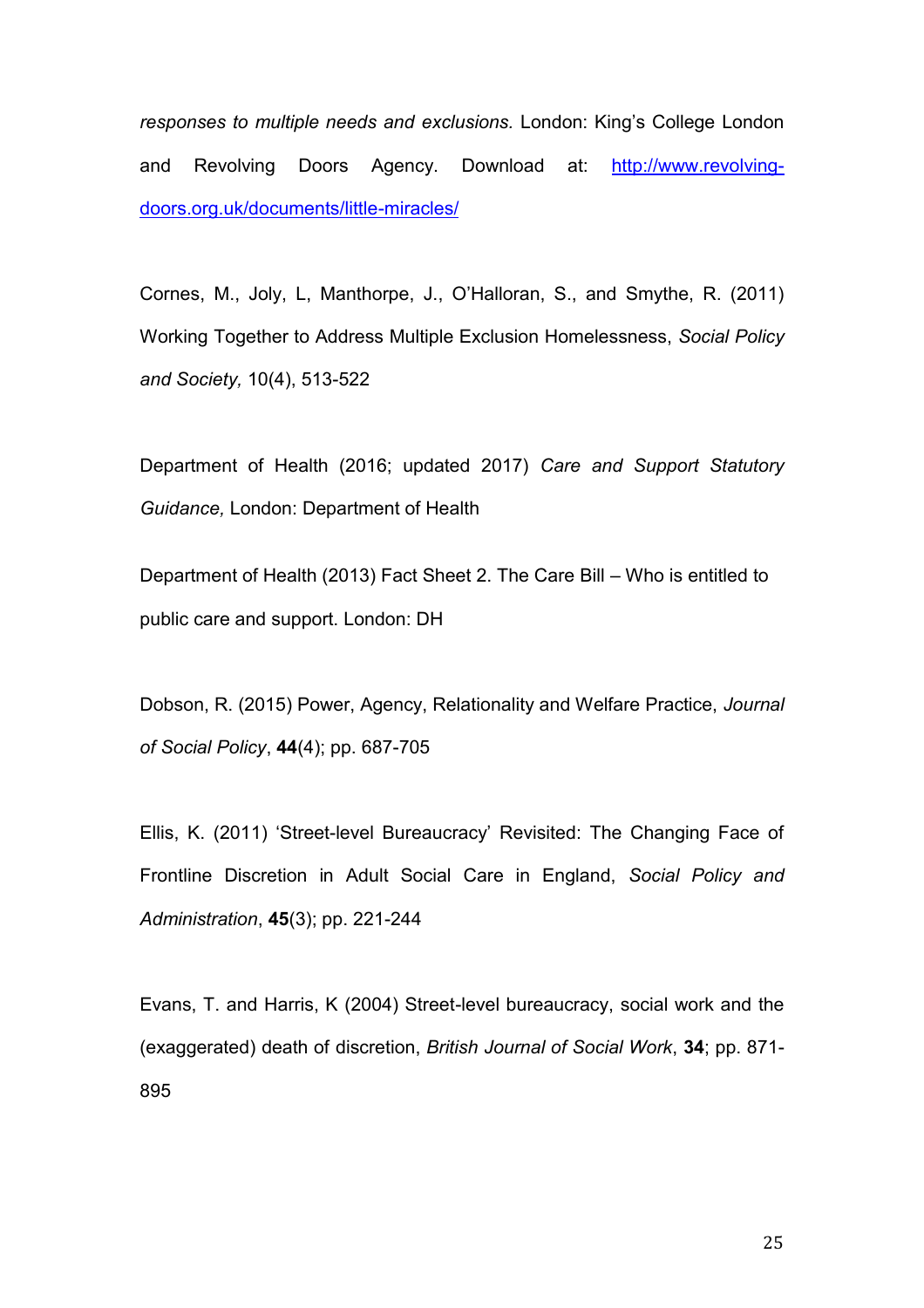Fantus, S., Greenberg, R., Muskat, B and Katz, D. (2017) Exploring Moral Distress for Hospital Social Workers, *British Journal of Social Work*, Advance Access published February 27, 2017, doi: 10.1093/bjsw/bcw113

Fitzpatrick, S., Johnsen, S. and White, M. (2011) Multiple Exclusion Homelessness in the UK: Key Patterns and Intersections, *Social Policy and Society*, **10**(4); pp. 501-512

Fouché, C. (2015) *Practice research partnerships in social work: Making a difference*, Bristol: Policy Press

Garrett, P.M. (2016) Questioning Tales of 'Ordinary Magic': 'Resilience' and Neo-Liberal Reasoning', *British Journal of Social Work*, **46**(7); pp. 1909-1925

Herring, J. (2017) Care, Vulnerability and the Law, In Brammer, A. and Boylan, J. (Eds.) *Critical Issues in Social Work Law*, Basingstoke: Palgrave

Holloway, M. and Fyson, R. (2016) Acquired Brain Injury, Social Work and the Challenges of Personalisation, *British Journal of Social Work*, **46**(5); pp. 1301- 1317

Loveland, I. (2017). Changing the meaning of 'vulnerable' under the homelessness legislation. *Journal of Social Welfare and Family Law*, **39**(3); pp. 298-315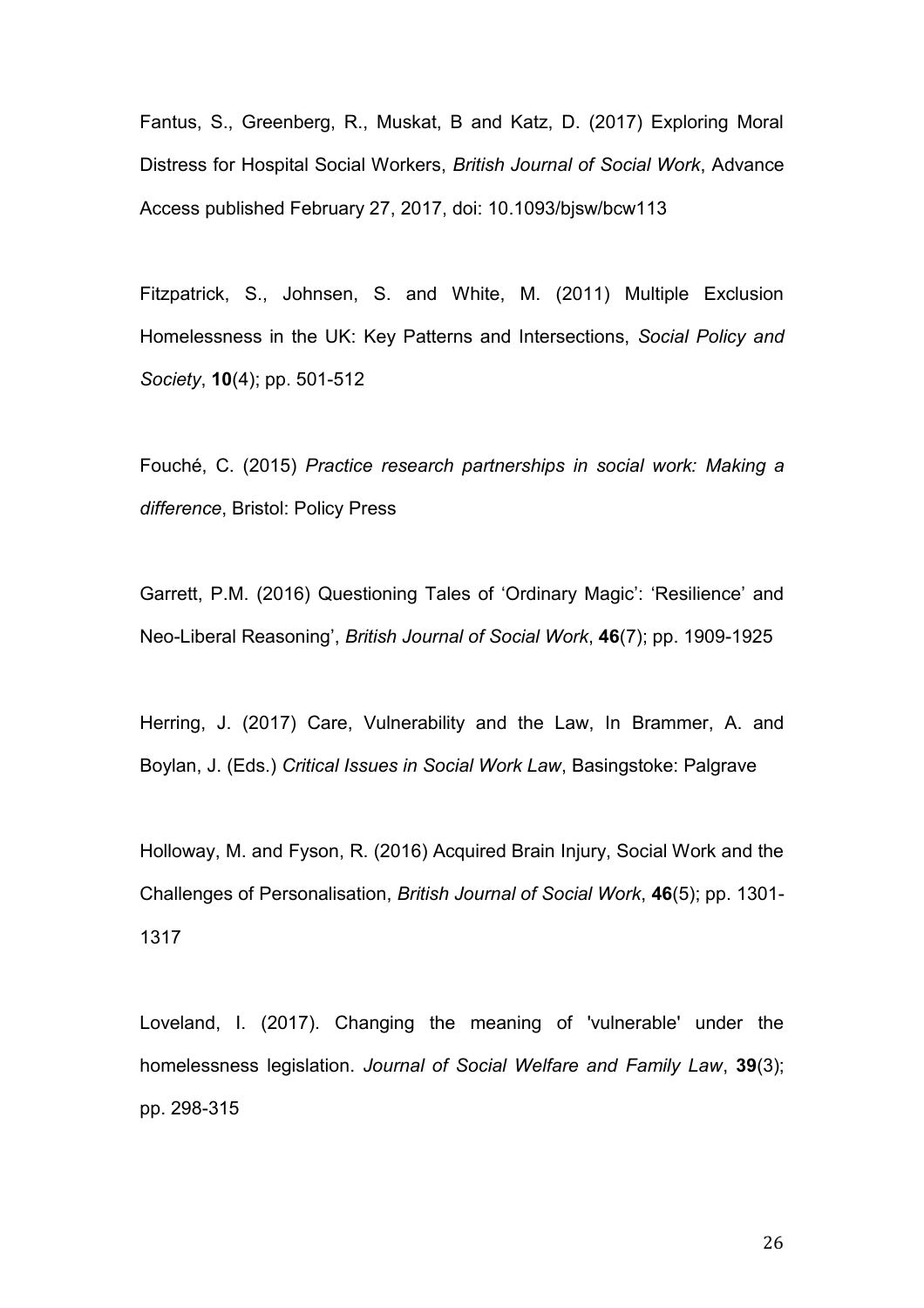Mänttäri-van der Kuip, M. (2016) 'Moral distress among social workers: The role of insufficient re-sources', *International Journal of Social Welfare*, **25**(1), pp. 86–97.

Manthorpe, J., Cornes, M., O'Halloran, S. and Joly, L. (2015) Multiple Exclusion Homelessness: The Preventative Role of Social Work, *British Journal of Social Work*, **45**(2); pp. 587-599

Maseele, T., Roose, R., Bouverne-de Bie, M. and Roets, G. (2013) From Vagrancy to Homelessness: The Value of a Welfare Approach to Homelessness, *British Journal of Social Work*, **44**(7); pp. 1717-1734

Medcalf, P. and Russell, G. (2014) Homeless healthcare: Raising the standards. *Clinical Medicine: Journal of the Royal College of Physicians of London*, 128 (11) pp. 1033-1035.

McDonagh, T. (2011) *Tackling Homelessness and Exclusion: Understanding Complex Lives*, Joseph Rowntree Foundation, York

Ornelas, B. and Meakin, A. (2016) *The Care Act Multiple Needs Toolkit* https://issuu.com/voicesofstoke/docs/careacttoolkit\_typeset

Preston-Shoot, M (2014) *Making Good Decisions: Law for Social Work Practice*, Basingstoke: Palgrave